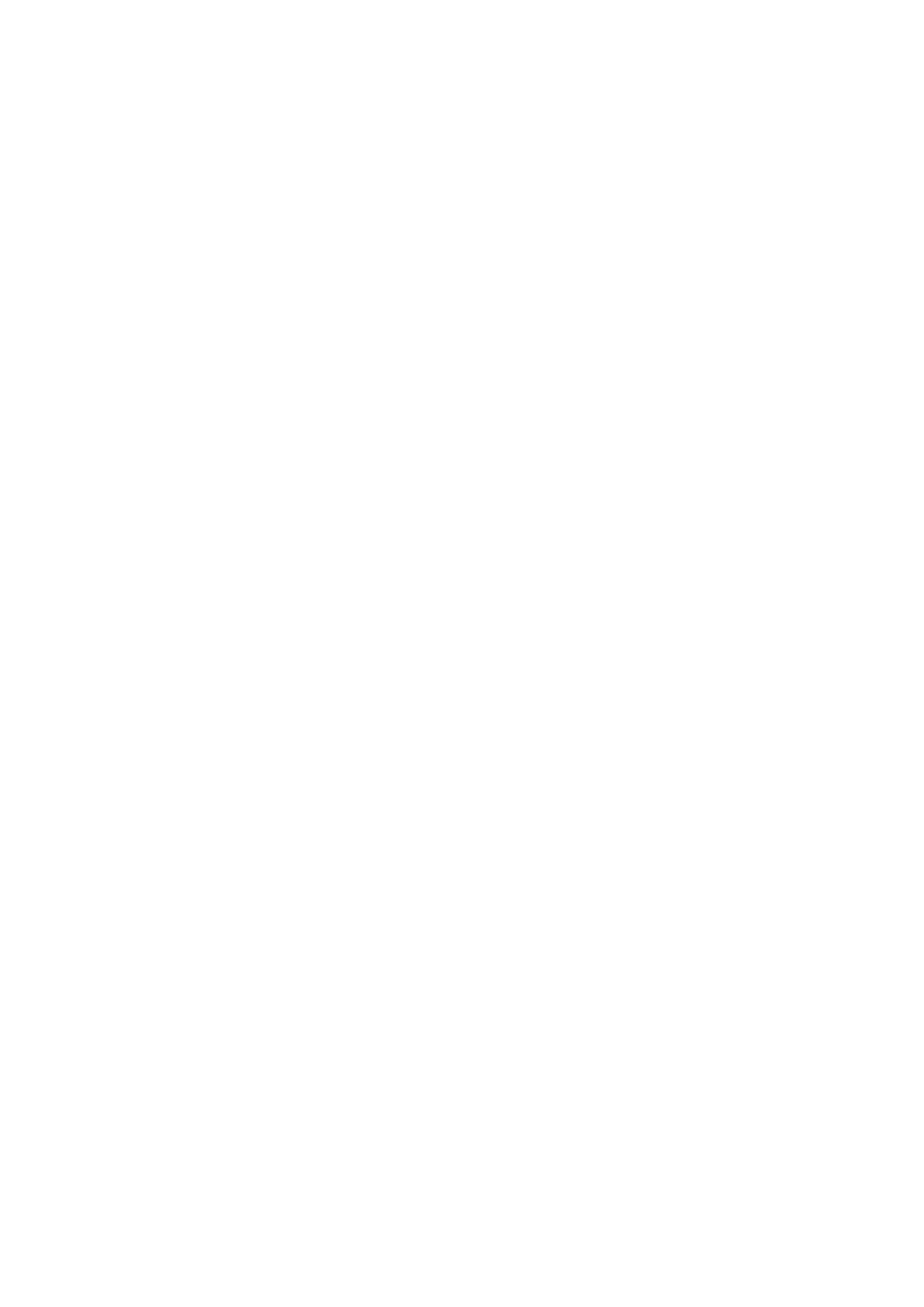| <b>Key figures Group Holcim</b>         |                        |        |                     |            |           |
|-----------------------------------------|------------------------|--------|---------------------|------------|-----------|
| January-March                           |                        | 2013   | 2012 <sup>1</sup>   | $+$ %      | $+$ %     |
|                                         |                        |        |                     |            | like-for- |
|                                         |                        |        |                     |            | like      |
| Annual cement production capacity       | million t              | 206.6  | 209.32              | $(1.3\%)$  | $(0.3\%)$ |
| Sales of cement                         | million t              | 32.1   | 33.7                | $(5.0\%)$  | $(5.0\%)$ |
| Sales of mineral components             | million t              | 0.6    | 0.8                 | (23.6%)    | $(2.9\%)$ |
| Sales of aggregates                     | million t              | 28.6   | 31.3                | $(8.6\%)$  | $(8.1\%)$ |
| Sales of ready-mix concrete             | million m <sup>3</sup> | 8.4    | 10.0                | $(16.8\%)$ | (15.2%)   |
| Sales of asphalt                        | million t              | 1.1    | 1.4                 | (17.7%)    | (16.6%)   |
| Net sales                               | million CHF            | 4,323  | 4,660               | $(7.2\%)$  | $(4.3\%)$ |
| Operating EBITDA                        | million CHF            | 650    | 718                 | $(9.5\%)$  | $(6.1\%)$ |
| Operating EBITDA margin                 | %                      | 15.0   | 15.4                |            |           |
| Operating profit                        | million CHF            | 270    | 328                 | (17.8%)    | (12.2%)   |
| Operating profit margin                 | %                      | 6.2    | 7.0                 |            |           |
| <b>EBITDA</b>                           | million CHF            | 838    | 760                 | 10.3%      |           |
| Net income                              | million CHF            | 295    | 112                 | 164.1%     |           |
| Net income margin                       | %                      | 6.8    | 2.4                 |            |           |
| Net income - shareholders of Holcim Ltd | million CHF            | 187    | 10                  |            |           |
| Cash flow from operating activities     | million CHF            | (323)  | (499)               | 35.2%      | 36.8%     |
| Cash flow margin                        | %                      | (7.5)  | (10.7)              |            |           |
| Net financial debt                      | million CHF            | 10,758 | $10,325^2$          | 4.2%       | 3.9%      |
| Total shareholders' equity              | million CHF            | 20,258 | 19,234 <sup>2</sup> | 5.3%       |           |
| Gearing <sup>3</sup>                    | %                      | 53.1   | 53.7 <sup>2</sup>   |            |           |
| Personnel                               |                        | 73,764 | 76,3592             | $(3.4\%)$  | (2.4% )   |
| Earnings per share                      | CHF                    | 0.58   | 0.03                |            |           |
| Fully diluted earnings per share        | CHF                    | 0.58   | 0.03                |            |           |

Due to rounding, numbers presented throughout this report may not add up precisely to the totals provided. All ratios and variances are calculated using the underlying amount rather than the presented rounded amount.

# **Principal key figures in USD (illustrative)4**

| Net sales                               | million USD | 4,648  | 5.069               | $(8.3\%)$  |  |
|-----------------------------------------|-------------|--------|---------------------|------------|--|
| Operating EBITDA                        | million USD | 699    | 781                 | $(10.5\%)$ |  |
| Operating profit                        | million USD | 290    | 357                 | (18.7%)    |  |
| Net income – shareholders of Holcim Ltd | million USD | 201    | 11                  |            |  |
| Cash flow from operating activities     | million USD | (348)  | (542)               | 35.9%      |  |
| Net financial debt                      | million USD | 11,292 | 11,284 <sup>2</sup> | 0.1%       |  |
| Total shareholders' equity              | million USD | 21,264 | 21,021 <sup>2</sup> | 1.2%       |  |
| Earnings per share                      | <b>USD</b>  | 0.62   | 0.03                |            |  |

# **Principal key figures in EUR (illustrative)4**

| Net sales                               | million EUR | 3,519  | 3,840               | $(8.4\%)$ |  |
|-----------------------------------------|-------------|--------|---------------------|-----------|--|
| Operating EBITDA                        | million EUR | 529    | 592                 | (10.6%)   |  |
| Operating profit                        | million EUR | 220    | 271                 | (18.7%)   |  |
| Net income – shareholders of Holcim Ltd | million EUR | 152    | 8                   |           |  |
| Cash flow from operating activities     | million EUR | (263)  | (411)               | 35.9%     |  |
| Net financial debt                      | million EUR | 8,825  | 8.5522              | 3.2%      |  |
| Total shareholders' equity              | million EUR | 16,619 | 15.930 <sup>2</sup> | 4.3%      |  |
| Earnings per share                      | EUR         | 0.47   | 0.02                |           |  |
|                                         |             |        |                     |           |  |

1 Restated due to changes in accounting policies.

<sup>2</sup> As of December 31, 2012.

3 Net financial debt divided by total shareholders' equity.

4 Statement of income figures translated at average rate; statement of financial position figures at closing rate.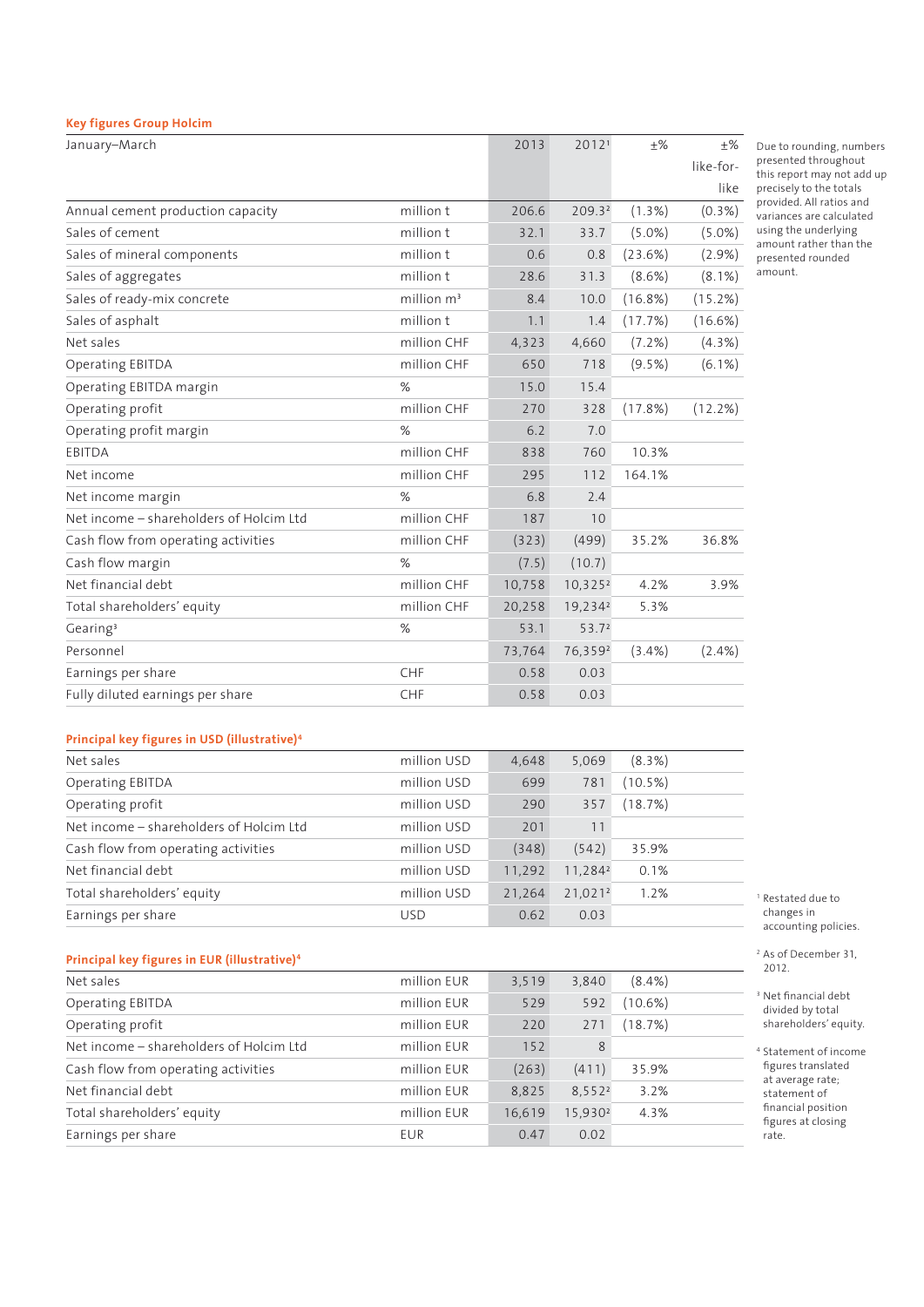**Increased net income and cash flow from operating activities**

**Higher operating EBITDA in Europe and Latin America**

**First quarter results in India were impacted by negative market environment**

**The Holcim Leadership Journey and the sale of a stake in Australia strengthened financial results**

**Reduction of net financial debt over the past twelve months, higher ROIC before tax**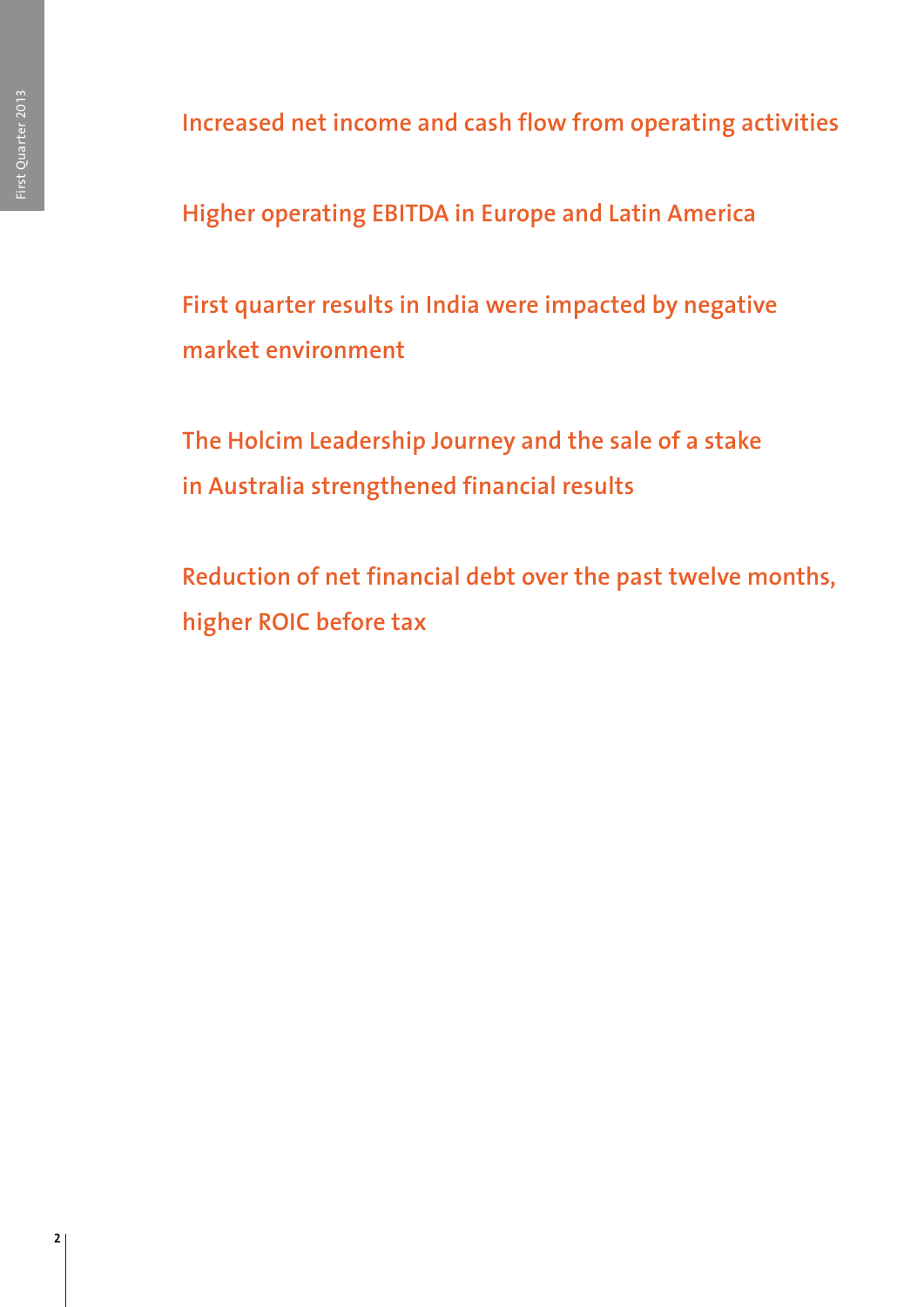# Dear Shareholder,

Holcim succeeded in increasing net income and cash flow from operating activities, further reducing net financial debt compared with the end of March 2012 and achieving a better ROIC before tax. This was achieved despite the weaker construction activities in India, Morocco and France, the harsh winter in the northern hemisphere and the early Easter period which reduced the number of working days.

Market and weather-induced decreases in sales volumes in all segments and higher variable costs impacted operating results. Price improvements, cost savings, primarily in fixed costs in Europe and Latin America, and the sale of a stake of 25 percent in Cement Australia compensated for this, and as a result Holcim was able to report an increase in net income in the first quarter. This success was substantially supported by the Holcim Leadership Journey.

Group regions Europe and Latin America achieved an improvement in operating EBITDA – in absolute terms and also like-for-like. In Asia, where the growth trend is unbroken in most countries, the considerably weaker results of both Indian Group companies impacted the operating result of the whole region. The smaller Group region Africa Middle East primarily felt the negative effects of Morocco. Overall, like-for-like operating EBITDA decreased 6.1 percent.

| Group                                                 | Jan-March | Jan-March         | Percentage | Percentage    |
|-------------------------------------------------------|-----------|-------------------|------------|---------------|
|                                                       | 2013      | 2012 <sup>1</sup> | change     | change        |
|                                                       |           |                   |            | like-for-like |
| Sales of cement in million t                          | 32.1      | 33.7              | $(5.0\%)$  | $(5.0\%)$     |
| Sales of aggregates in million t                      | 28.6      | 31.3              | $(8.6\%)$  | $(8.1\%)$     |
| Sales of ready-mix concrete in million m <sup>3</sup> | 8.4       | 10.0              | $(16.8\%)$ | (15.2%)       |
| Sales of asphalt in million t                         | 1.1       | 1.4               | (17.7%)    | (16.6%)       |
| Net sales in million CHF                              | 4,323     | 4,660             | (7.2%)     | $(4.3\%)$     |
| Operating EBITDA in million CHF                       | 650       | 718               | $(9.5\%)$  | $(6.1\%)$     |
| Operating profit in million CHF                       | 270       | 328               | (17.8%)    | (12.2%)       |
| Net income in million CHF                             | 295       | 112               | 164.1%     |               |
| Net income – shareholders of Holcim Ltd –             |           |                   |            |               |
| in million CHF                                        | 187       | 10                |            |               |
| Cash flow from operating activities in million CHF    | (323)     | (499)             | 35.2%      | 36.8%         |

<sup>1</sup> Restated due to changes in accounting policies

### **Sales development**

Consolidated cement sales decreased by 5 percent to 32.1 million tonnes. Sales increases were achieved primarily by Group companies in Ecuador, Russia and Azerbaijan. Deliveries of aggregates were down by 8.6 percent to 28.6 million tonnes. Favorable market conditions were reported in Switzerland. Declines in aggregates were recorded in Australia, Ecuador and Spain in particular. Sales of ready-mix concrete declined by 16.8 percent to 8.4 million cubic meters. However, this decline was mainly due to restructuring measures. Asphalt sales contracted by 17.7 percent to 1.1 million tonnes.

### **Financial results**

Consolidated net sales were 7.2 percent lower at CHF 4.3 billion. Operating EBITDA fell by 9.5 percent to CHF 650 million. The main reason for this development was the lower performance of both Indian Group companies. Better results were achieved in Group regions Europe and Latin America. Key drivers of this success were further cost cuts as well as stable or slightly better selling prices. Operating profit came to CHF 270 million,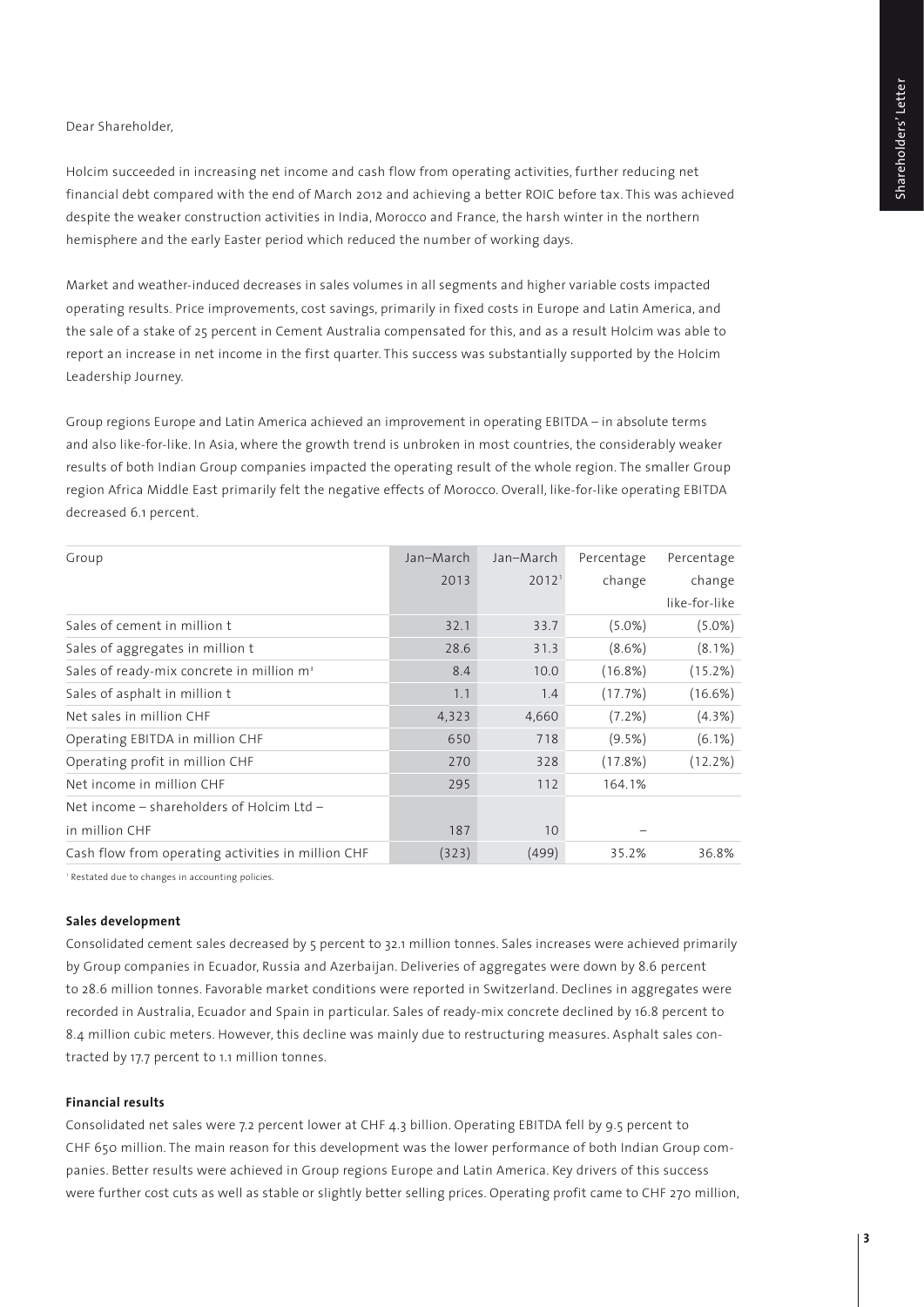corresponding to a decrease of 17.8 percent. Net income was 164.1 percent higher year-on-year at CHF 295 million, and the share of net income attributable to shareholders of Holcim Ltd increased to CHF 187 million.

Cash flow from operating activities, which is traditionally negative in the first quarter, showed a substantial improvement, up 35.2 percent to CHF –323 million. The main reason for this was an improvement in net working capital. Net financial debt decreased 8.5 percent to CHF 10.8 billion over the past twelve months. In addition, the international rating agency Moody's changed the outlook of the assigned "Baa2" rating to "stable" from "negative".

### **Holcim Leadership Journey continues on track**

Launched last May, the Holcim Leadership Journey program is progressing in line with targets. Despite the difficult market environment, projects in the Customer Excellence work stream still contributed CHF 26 million to operating profit in the first quarter of 2013; the Cost Leadership work stream strengthened operating profit by CHF 143 million.

# **Bad weather partly dampened demand for building materials in Asia Pacific**

Despite the large number of private and public construction projects, demand for building materials was hit by widespread bad weather and India's weak economic growth in the first quarter of 2013.

| Asia Pacific                                          | Jan-March | Jan-March         | Percentage | Percentage    |
|-------------------------------------------------------|-----------|-------------------|------------|---------------|
|                                                       | 2013      | 2012 <sup>1</sup> | change     | change        |
|                                                       |           |                   |            | like-for-like |
| Sales of cement in million t                          | 18.6      | 19.4              | $(3.8\%)$  | $(3.8\%)$     |
| Sales of aggregates in million t                      | 5.8       | 6.3               | (7.5%)     | (7.8%)        |
| Sales of ready-mix concrete in million m <sup>3</sup> | 2.5       | 2.7               | $(8.6\%)$  | $(4.4\%)$     |
| Net sales in million CHF                              | 1,984     | 2,118             | $(6.4\%)$  | (1.3%)        |
| Operating EBITDA in million CHF                       | 397       | 466               | (14.9%)    | (10.3%)       |
| Operating profit in million CHF                       | 280       | 345               | (18.9%)    | $(14.4\%)$    |

<sup>1</sup> Restated due to changes in accounting policies.

The two Indian Group companies ACC and Ambuja Cements sold less cement, particularly in the northern and southwestern parts of the country. On the other hand, both Group companies benefited from better market prices.

The fall-off in demand for building materials was brought on by political unrest in Bangladesh, and in Vietnam by a challenging economic climate as well as the Tet Festival.

Holcim Malaysia increased sales volumes across all segments. In the Philippines, the economic situation and business in the construction sector remained stable. The Group company's sales volumes developed positively despite adverse weather conditions.

Floods in Jakarta and throughout West Java impacted construction activity negatively, resulting in a decline in the sales of cement, aggregates and ready-mix concrete of Holcim Indonesia. Work on the new cement plant in Tuban proceeded according to plan for the scheduled commissioning at the end of 2013.

With weather conditions also poor in important markets on the fifth continent, Cement Australia reported weaker cement sales. In addition, Holcim Australia, which is active in the aggregates, ready-mix concrete and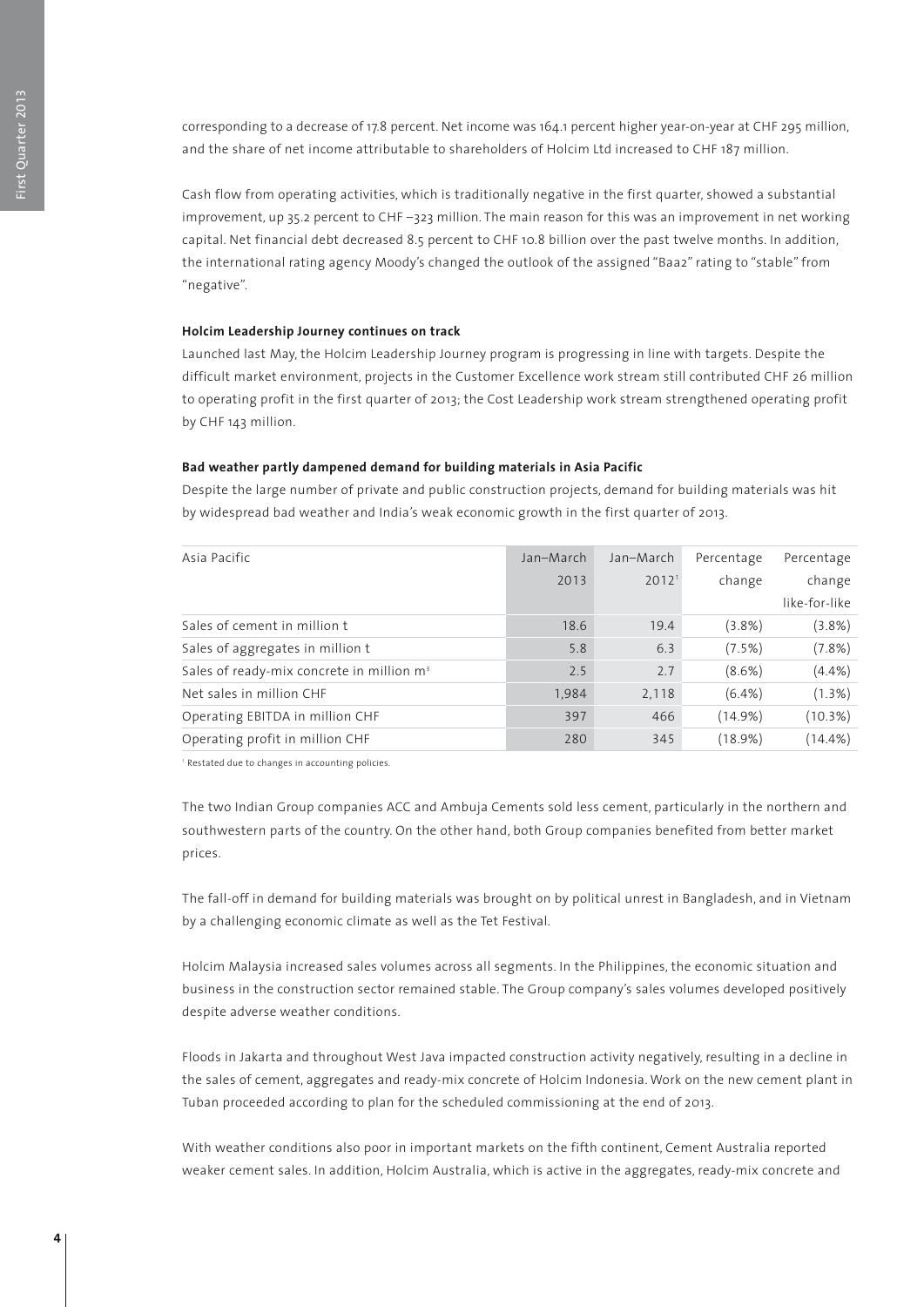concrete products segments, suffered from the difficult market conditions in South East Queensland. As part of the Holcim Leadership Journey, 25 percent of the share capital of Cement Australia was sold to the joint venture partner HeidelbergCement. This transaction reduced Holcim's stake in Cement Australia to 50 percent. Both shareholders now have a stake of 50 percent in this company. Due to the new shareholder structure Cement Australia is proportionately consolidated as of the end of March 2013.

As in the preceding months, Holcim New Zealand participated in post-earthquake reconstruction work in Christchurch. However, the decline in demand in other parts of the country led to a decrease in cement deliveries. Sales of aggregates saw gains supported by an increase in road building.

Cement deliveries in Group region Asia Pacific declined by 3.8 percent to 18.6 million tonnes. Shipments of aggregates were down 7.5 percent to 5.8 million tonnes, while sales of ready-mix concrete fell by 8.6 percent to 2.5 million cubic meters.

Consolidated operating EBITDA came to CHF 397 million, corresponding to a decrease of 14.9 percent. Improved results were reported primarily by the Group companies in the Philippines, in Bangladesh and by Holcim Australia, driven by successes on the cost front and better market prices. The two Indian Group companies fell short of the previous year's figure, although this decline was partly attributable to the weaker rupee. Internal operating EBITDA development reached –10.3 percent.

# **Latin America grows further**

Construction activity was stable in numerous markets in Group region Latin America. The exceptions were Mexico and Brazil. Infrastructure expansion plus mining and oil projects were the key drivers of solid demand in several countries.

| Latin America                                         | Jan-March | Jan-March         | Percentage | Percentage    |
|-------------------------------------------------------|-----------|-------------------|------------|---------------|
|                                                       | 2013      | 2012 <sup>1</sup> | change     | change        |
|                                                       |           |                   |            | like-for-like |
| Sales of cement in million t                          | 5.9       | 5.9               | $0.0\%$    | 0.0%          |
| Sales of aggregates in million t                      | 2.7       | 3.5               | (25.1%)    | (23.9%)       |
| Sales of ready-mix concrete in million m <sup>3</sup> | 2.1       | 2.6               | (20.5%)    | (20.5%)       |
| Net sales in million CHF                              | 827       | 854               | $(3.2\%)$  | $(0.1\%)$     |
| Operating EBITDA in million CHF                       | 246       | 224               | 9.8%       | 11.4%         |
| Operating profit in million CHF                       | 192       | 171               | 12.4%      | 13.7%         |

<sup>1</sup> Restated due to changes in accounting policies.

The Mexican Group company was able to compensate lower domestic cement sales with increased clinker exports to reach sales on the level of the first quarter of 2012. The new focus of the ready-mix concrete business and the temporarily delayed start of construction work on major infrastructure projects resulted in lower sales volumes of aggregates and ready-mix concrete.

While Holcim was not able to achieve the delivery levels of the previous year in El Salvador and Nicaragua, the Group company in Costa Rica increased sales volumes in cement and ready-mix concrete.

In Colombia, the temporarily weak demand for construction materials impacted deliveries of cement. Due to restructuring, the Group company also sold less ready-mix concrete. Following the closure of the aggregates plants in Bogotá, the focus of Holcim Colombia now primarily lies on the cement segment.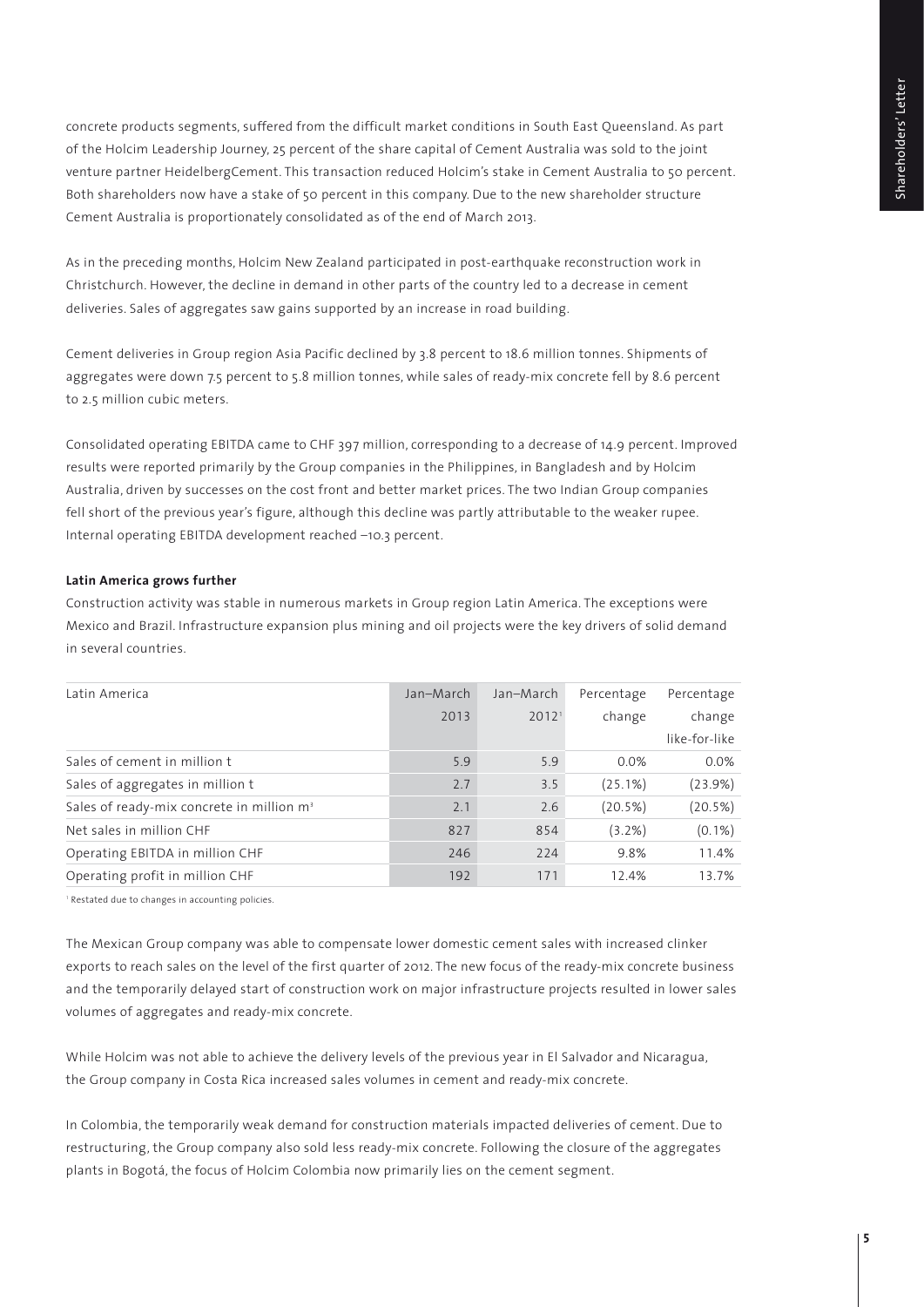In Ecuador, efforts to complete infrastructure projects were intensified in the run-up to the presidential elections. At the same time, the Group company benefited from favorable weather conditions and lifted sales of cement and ready-mix concrete. By contrast, the economic slowdown curbed demand for building materials in Brazil. Heavy rainfall also hampered construction work in several regions and limited the local Group company's deliveries of building materials.

While Cemento Polpaico in Chile sold approximately the same volumes of cement and aggregates as in the first quarter of 2012, ready-mix concrete deliveries decreased. In cement, Holcim Argentina nearly reached last year's level and the downtrend in the other segments eased.

Cement deliveries in Group region Latin America remained stable at 5.9 million tonnes. Demand was up in Ecuador in particular. As expected, shipments of aggregates were down, falling by 25.1 percent to 2.7 million tonnes, while sales of ready-mix concrete fell by 20.5 percent to 2.1 million cubic meters.

Operating EBITDA for Group region Latin America came to CHF 246 million – an increase of 9.8 percent. Improved financial results were achieved first and foremost by the Group companies in Ecuador, Argentina, Colombia and Chile. Holcim Brazil failed to match the previous year's result, solely on account of weaker exchange rates. The Group region achieved internal operating EBITDA growth of 11.4 percent.

# **Europe's construction industry suffers under difficult market conditions**

The majority of European countries are having a tough time coming out of the multi-year recession, and in the European Union there are no visible signs of recovery. In general, the processes of structural adjustment and consolidating public sector budgets are not yet complete, which continues to discourage construction. On the other hand, construction business in Russia and Azerbaijan is flourishing.

| Europe                                                | Jan-March | Jan-March         | Percentage | Percentage    |
|-------------------------------------------------------|-----------|-------------------|------------|---------------|
|                                                       | 2013      | 2012 <sup>1</sup> | change     | change        |
|                                                       |           |                   |            | like-for-like |
| Sales of cement in million t                          | 4.4       | 4.5               | (2.5%)     | $(2.5\%)$     |
| Sales of aggregates in million t                      | 14.4      | 15.1              | $(4.1\%)$  | (3.3%)        |
| Sales of ready-mix concrete in million m <sup>3</sup> | 2.3       | 3.0               | (23.8%)    | (22.4%)       |
| Sales of asphalt in million t                         | 1.0       | 1.2               | (13.9%)    | (12.5%)       |
| Net sales in million CHF                              | 1,032     | 1,161             | (11.2%)    | (10.3%)       |
| Operating EBITDA in million CHF                       | 29        | 20                | 42.9%      | 42.9%         |
| Operating profit in million CHF                       | (94)      | (106)             | 11.0%      | 11.4%         |

<sup>1</sup> Restated due to changes in accounting policies.

Aggregate Industries UK reported a decrease in sales of aggregates. Adverse weather conditions hampered construction activities. Deliveries of ready-mix concrete and asphalt were also lower.

With construction activity once again weaker in Belgium and the Netherlands, the Group company reported a decrease in cement sales in a fiercely competitive environment. As France's construction industry also lacked momentum, Holcim delivered less cement and ready-mix concrete, but sales of aggregates were higher.

In Germany, low temperatures led to a decline in cement shipments at both Group companies. Following the restructuring of the ready-mix concrete business, Holcim Germany's sales volumes in this segment also decreased considerably. Furthermore, deliveries of aggregates and ready-mix concrete at Holcim South Germany remained below the previous year's levels.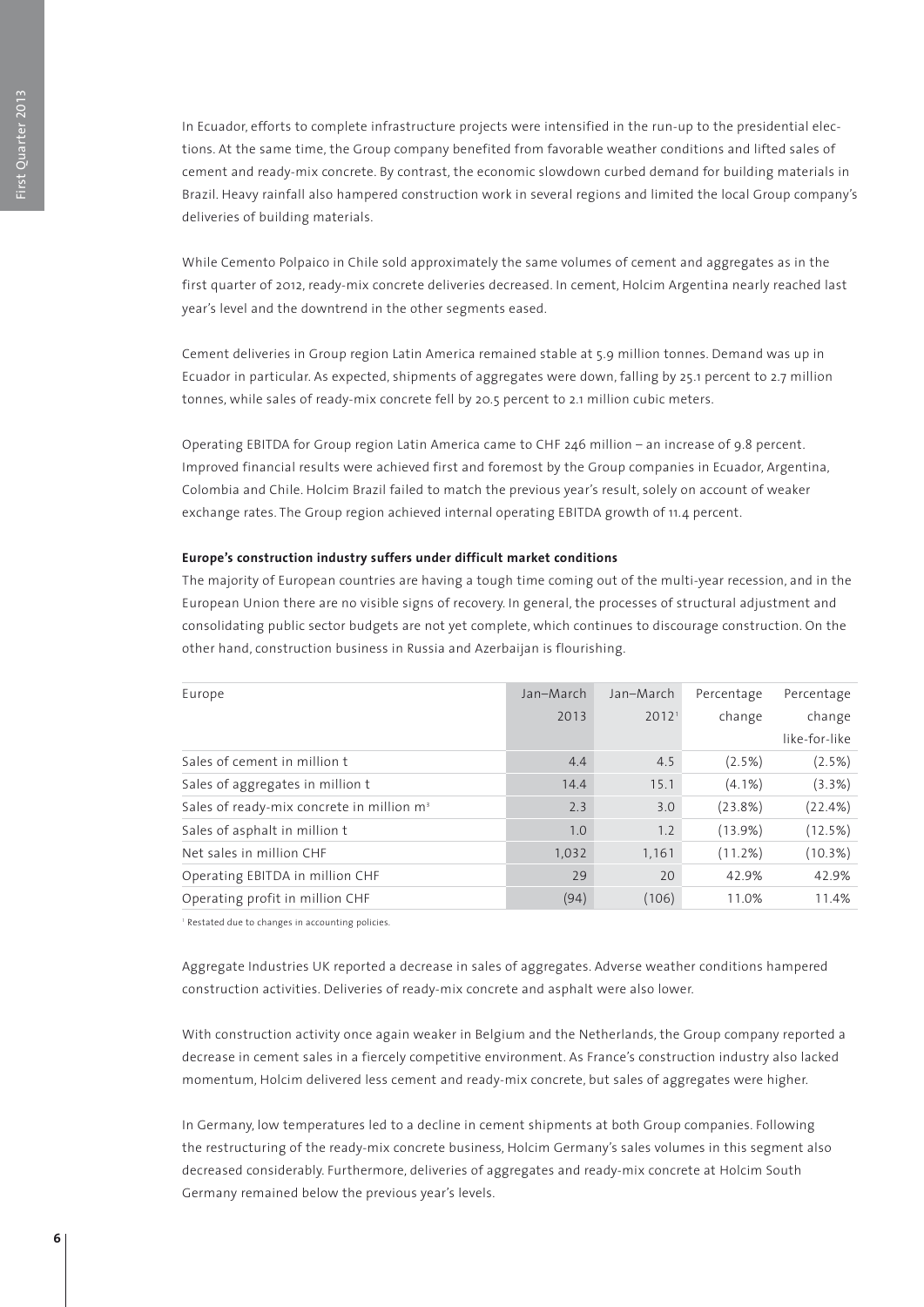Construction activity remained at a high level in Switzerland, and the Group company's cement shipments almost reached the level of 2012. At Holcim Italy, sales volumes of cement and ready-mix concrete declined slightly. In a challenging business environment, Holcim Spain reported higher clinker deliveries primarily due to exports.

In Eastern and Southeastern Europe, market conditions improved slightly, and Holcim Romania succeeded in recording higher cement sales. The deliveries of aggregates increased in Croatia, Bulgaria and Serbia. In Russia and Azerbaijan, both Group companies benefited from continually high demand and the primarily good weather conditions supported sales of cement in Azerbaijan.

In Europe, the Holcim Leadership Journey is currently focused on reducing excess capacity in the cement segment. Initial agreements have been reached with the authorities and unions in respect of the intended restructuring measures.

Cement deliveries in Group region Europe decreased by 2.5 percent to 4.4 million tonnes, with strong increases recorded by Holcim in Russia and Azerbaijan. Holcim Romania also reported a moderate increase in sales volumes. Shipments of aggregates contracted by 4.1 percent to 14.4 million tonnes. Sales of ready-mix concrete decreased by 23.8 percent to 2.3 million cubic meters, mainly in Germany, France and Belgium.

Due to a high cost consciousness, operating EBITDA for Group region Europe came to CHF 29 million – an increase of 42.9 percent. Above all, Group companies in the UK, Switzerland, South Germany and Azerbaijan reported improved financial results. The Group region achieved an internal operating EBITDA growth of 42.9 percent.

# **Harsh winter impacted construction activity in North America**

The North American economy remained on an upward trajectory. However, US economic growth was temporarily impacted by the automatic budget cuts, which put a damper on public sector construction investments. Canada's economy remained solid. However, the harsh winter hampered building work throughout North America.

| North America                                         | Jan-March | Jan-March         | Percentage | Percentage    |
|-------------------------------------------------------|-----------|-------------------|------------|---------------|
|                                                       | 2013      | 2012 <sup>1</sup> | change     | change        |
|                                                       |           |                   |            | like-for-like |
| Sales of cement in million t                          | 2.0       | 2.1               | $(8.4\%)$  | $(8.4\%)$     |
| Sales of aggregates in million t                      | 5.2       | 5.9               | $(11.0\%)$ | $(11.0\%)$    |
| Sales of ready-mix concrete in million m <sup>3</sup> | 1.3       | 1.4               | $(8.3\%)$  | (8.3%)        |
| Sales of asphalt in million t                         | 0.1       | 0.2               | $(39.4\%)$ | (39.4%)       |
| Net sales in million CHF                              | 441       | 478               | (7.8% )    | (8.6%)        |
| Operating EBITDA in million CHF                       | (18)      | (15)              | (14.5%)    | $(14.1\%)$    |
| Operating profit in million CHF                       | (87)      | (90)              | 2.9%       | 3.7%          |

<sup>1</sup> Restated due to changes in accounting policies.

Holcim US sold less cement in the first quarter of 2013 than in the corresponding period of last year, which enjoyed far more favorable weather conditions. In the south and southeast of the United States in particular, adverse weather and snow storms lasting several days caused numerous disruptions at building sites.

Aggregate Industries US also began the year on a weak note, but demand for ready-mix concrete picked up over the course of the first quarter. Asphalt sales were down due to the low temperatures.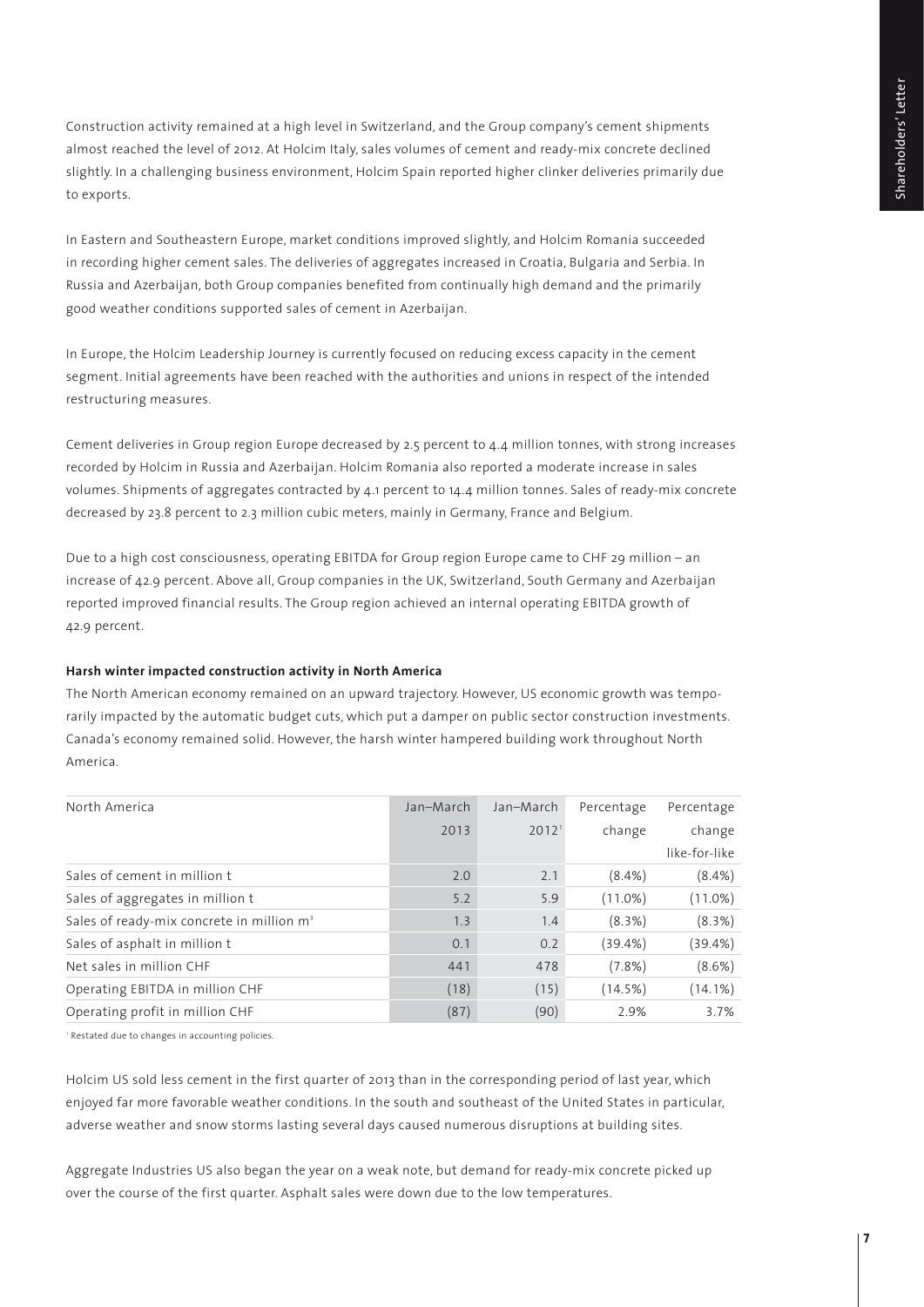Group company Holcim Canada was also hit by the tough climate, with shipments of building materials down in all segments. As temperatures climbed again, sales of aggregates and ready-mix concrete quickly rose.

Cement deliveries in Group region North America decreased by 8.4 percent to 2 million tonnes. Shipments of aggregates declined by 11 percent to 5.2 million tonnes, while sales of ready-mix concrete fell by 8.3 percent to 1.3 million cubic meters. The volume of asphalt sold contracted by 39.4 percent to 0.1 million tonnes.

Operating EBITDA for the Group region came to CHF –18 million, corresponding to a fall of 14.5 percent. The results recorded by Holcim US and Holcim Canada were depressed by lower sales volumes. Group region North America reported an internal operating EBITDA development of –14.1 percent.

### **Africa Middle East starts new year on a muted note**

In the heterogeneous Group region Africa Middle East, demand for building materials declined. In Morocco, the government's restrictive budget has had a negative impact on construction activity. Demand for building materials was also subdued in the region's other markets. Despite the civil war in neighboring Syria, construction activity saw a moderate increase in Lebanon due to favorable weather conditions.

| Africa Middle East                                    | Jan-March | Jan-March         | Percentage | Percentage    |
|-------------------------------------------------------|-----------|-------------------|------------|---------------|
|                                                       | 2013      | 2012 <sup>1</sup> | change     | change        |
|                                                       |           |                   |            | like-for-like |
| Sales of cement in million t                          | 1.8       | 2.2               | $(18.0\%)$ | $(18.0\%)$    |
| Sales of aggregates in million t                      | 0.5       | 0.5               | (12.5%)    | (12.5%)       |
| Sales of ready-mix concrete in million m <sup>3</sup> | 0.2       | 0.3               | (30.5%)    | (30.5%)       |
| Net sales in million CHF                              | 203       | 239               | (15.2%)    | (15.9%)       |
| Operating EBITDA in million CHF                       | 62        | 78                | (20.2%)    | (21.0%)       |
| Operating profit in million CHF                       | 48        | 66                | $(26.4\%)$ | (27.1%)       |

<sup>1</sup> Restated due to changes in accounting policies.

In response to the fall-off in demand for building materials, Holcim Morocco decided to close one kiln line in Oujda for the whole year and to adapt the capacity of its plants in Fès and Settat to the new market environment; cement sales were significantly below last year's extraordinarily high first quarter. Sales of aggregates maintained last year's levels, while ready-mix concrete activity has been reduced as a response to limited cash availability in the market affecting customers' liquidity.

In the first quarter of 2013, Holcim Lebanon succeeded in lifting cement and ready-mix concrete deliveries from month to month. Construction activity was especially robust in the Beirut area.

In La Réunion, a tropical storm severely restricted construction work, temporarily adding to the impact of the crisis in Europe in funding social housing projects. Higher cement consumption in Madagascar and Mauritius partly offset this impact.

The grinding stations in West Africa and the Middle East were also running below last year's level.

Consolidated cement deliveries in Group region Africa Middle East fell by 18 percent to 1.8 million tonnes. Shipments of aggregates were down 12.5 percent to 0.5 million tonnes, while sales of ready-mix concrete decreased by 30.5 percent to 0.2 million cubic meters.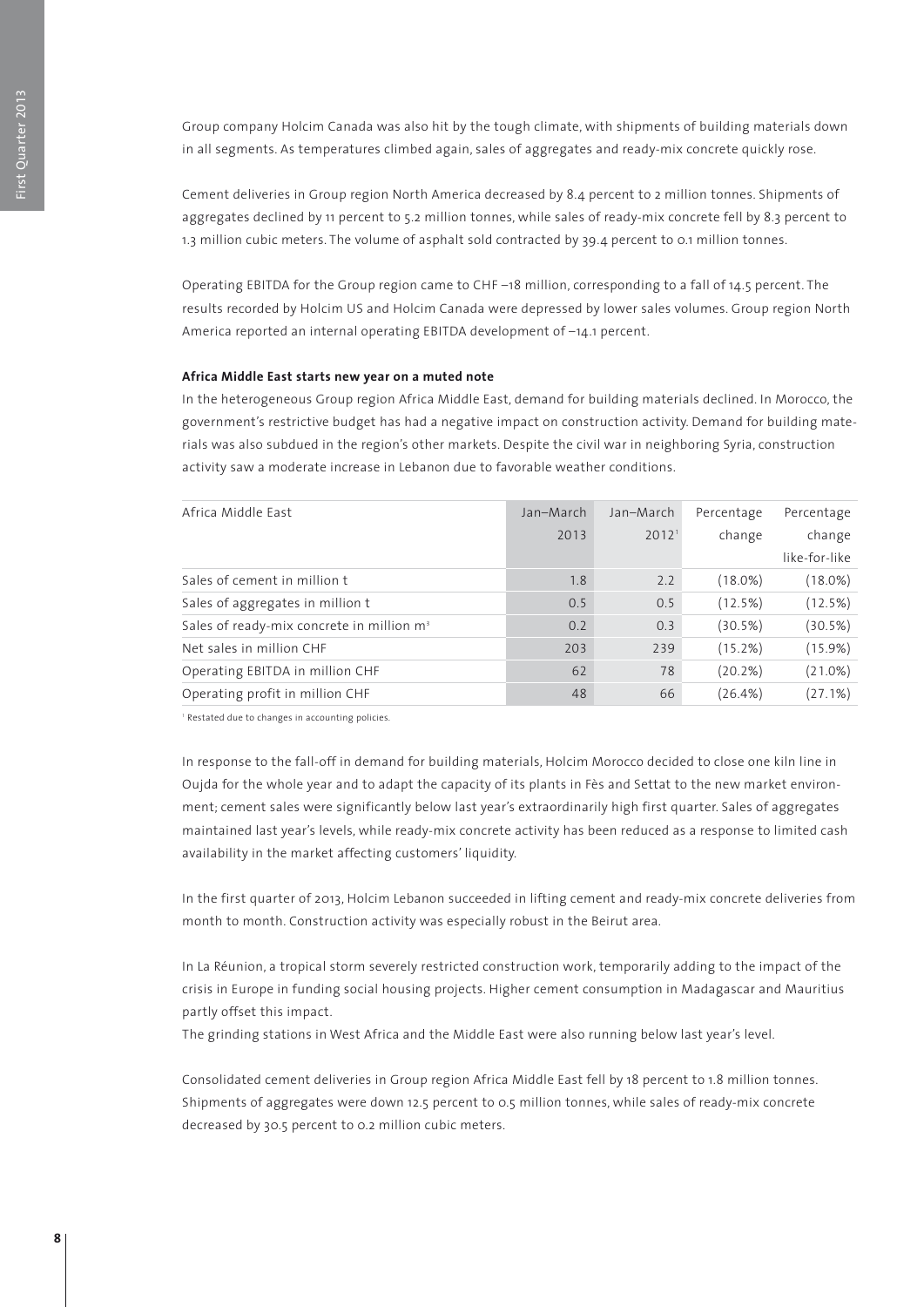Operating EBITDA in Africa Middle East came to CHF 62 million, which corresponds to a decrease of 20.2 percent. Only Holcim Lebanon reported improved results, achieved mainly through cost savings. Internal operating EBITDA development reached –21 percent.

# **Outlook 2013**

Holcim anticipates an increase in sales of cement in 2013, but it will be challenging to reach the previous year's levels in the aggregates and ready-mix concrete businesses. While Group regions Asia Pacific, North America and Latin America are expected to witness higher sales volumes, Holcim is somewhat less optimistic with regard to Europe and Africa Middle East.

Turning to operating EBITDA and operating profit, the Board of Directors and Executive Committee expect a further improvement of margins. The Holcim Leadership Journey, which will gain further momentum in all streams as planned, will also contribute to this development. Under similar market conditions, significant organic growth in operating EBITDA and operating profit should be achieved in 2013.

Rolf Soiron **Bernard Fontana** Chairman of the Board of Directors Chief Executive Officer

May 8, 2013

For lawer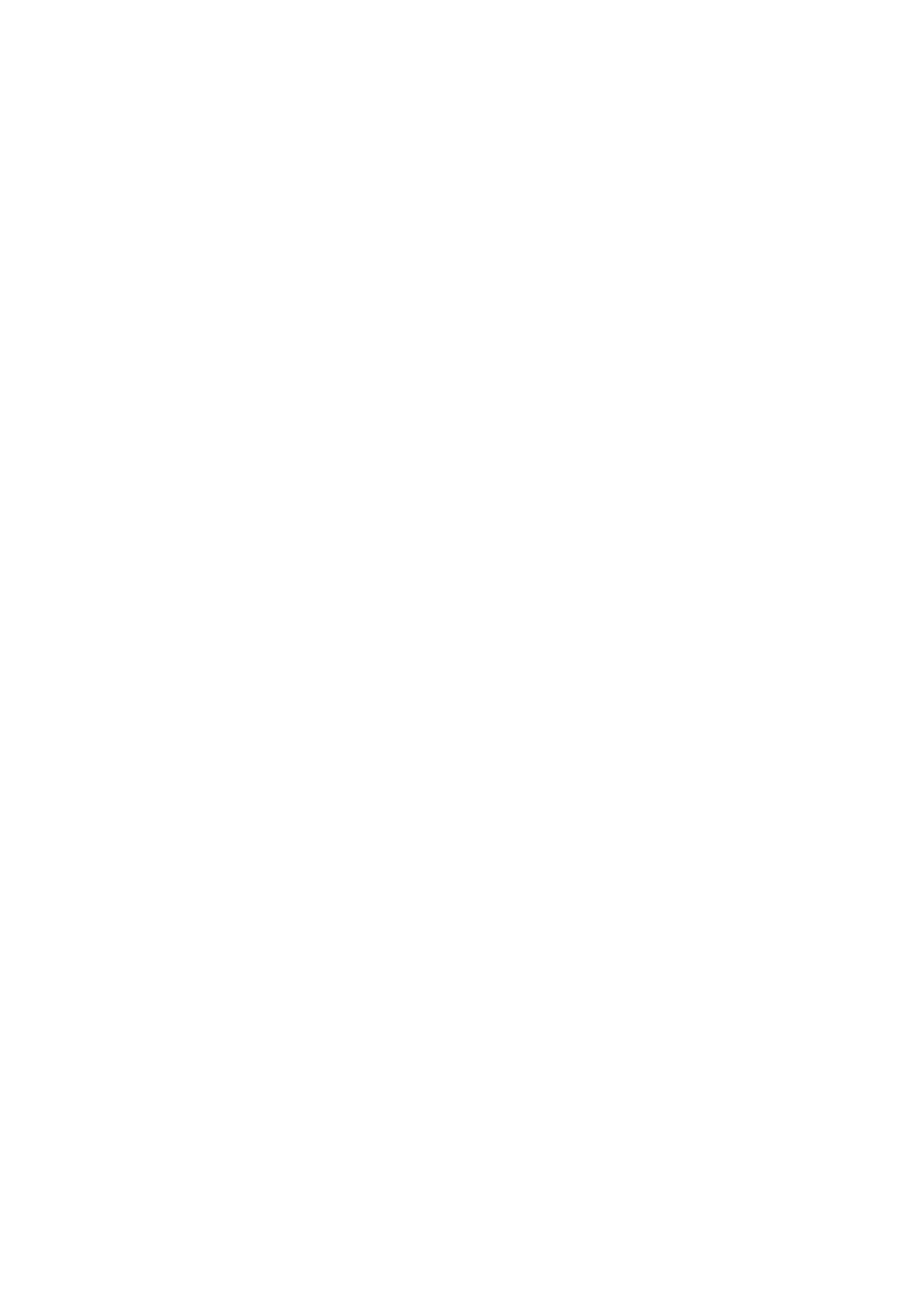|        | j<br>Ė        |
|--------|---------------|
|        |               |
|        |               |
|        | <b>dem-</b>   |
|        |               |
|        |               |
|        |               |
|        |               |
|        |               |
|        | 5<br>į        |
| ated   |               |
|        |               |
|        |               |
| o<br>D | eipue         |
| Š      |               |
|        |               |
| č<br>j |               |
|        | $\frac{1}{2}$ |
|        |               |
|        |               |

| <b>Consolidated statement of income of Group Holcim</b> |                |           |           |
|---------------------------------------------------------|----------------|-----------|-----------|
| January-March                                           | <b>Notes</b>   | 2013      | 2012      |
| <b>Million CHF</b>                                      |                |           | Restated  |
|                                                         |                | Unaudited | Unaudited |
| Net sales                                               | $\overline{7}$ | 4,323     | 4,660     |
| Production cost of goods sold                           |                | (2, 546)  | (2,738)   |
| <b>Gross profit</b>                                     |                | 1,777     | 1,923     |
| Distribution and selling expenses                       |                | (1, 184)  | (1, 244)  |
| Administration expenses                                 |                | (323)     | (350)     |
| <b>Operating profit</b>                                 |                | 270       | 328       |
| Other income                                            | 9              | 162       | $\Omega$  |
| Share of profit of associates and joint ventures        |                | 18        | 23        |
| Financial income                                        | 10             | 41        | 46        |
| Financial expenses                                      | 11             | (167)     | (203)     |
| Net income before taxes                                 |                | 324       | 195       |
| Income taxes                                            |                | (29)      | (83)      |
| Net income                                              |                | 295       | 112       |
| Attributable to:                                        |                |           |           |
| Shareholders of Holcim Ltd                              |                | 187       | 10        |
| Non-controlling interest                                |                | 108       | 102       |
| Earnings per share in CHF                               |                |           |           |
| Earnings per share                                      |                | 0.58      | 0.03      |
| Fully diluted earnings per share                        |                | 0.58      | 0.03      |

<sup>1</sup> Restated due to changes in accounting policies, see note 2.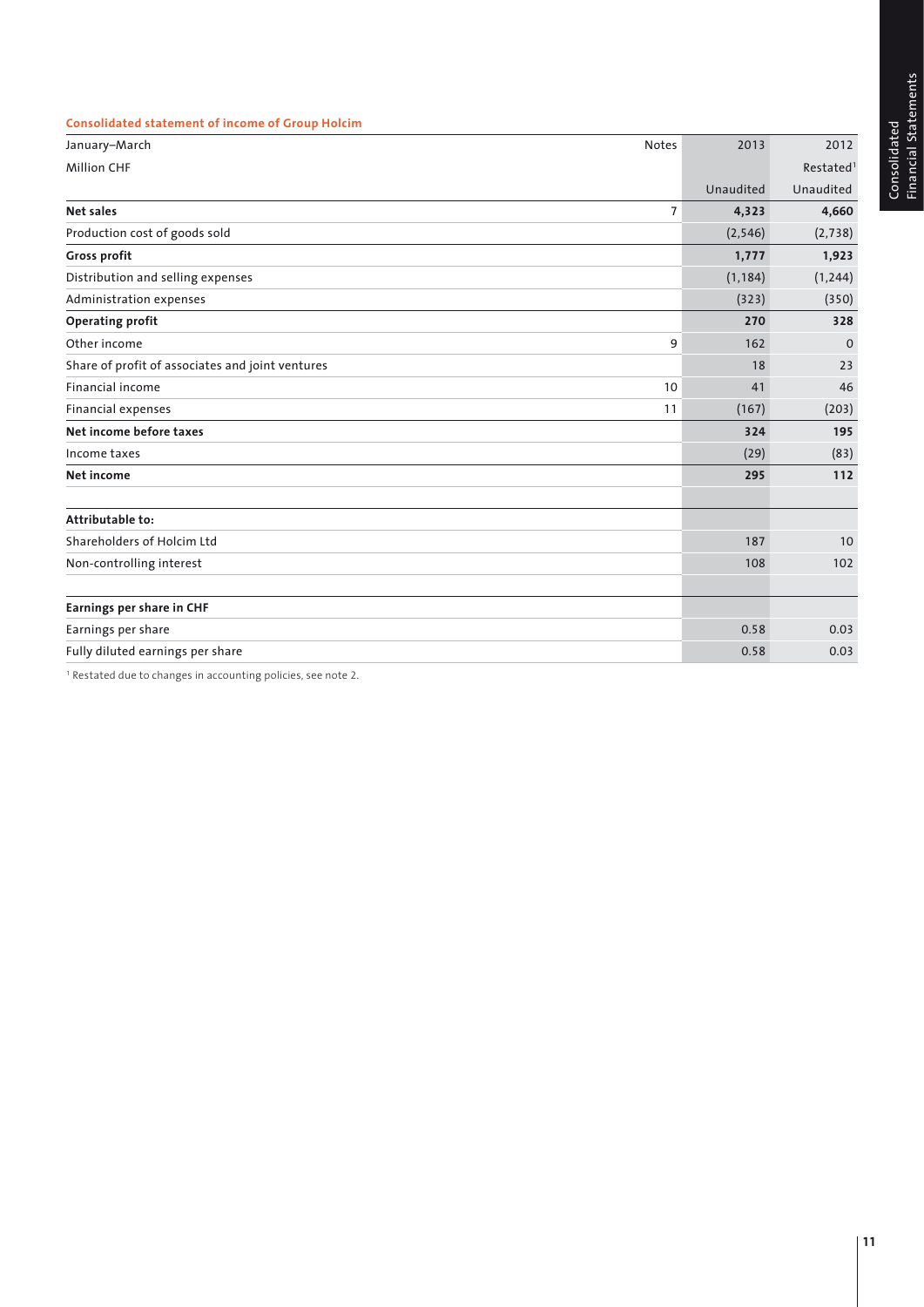| Consolidated statement of comprehensive earnings of Group Holcim                 |                |                       |
|----------------------------------------------------------------------------------|----------------|-----------------------|
| January-March                                                                    | 2013           | 2012                  |
| <b>Million CHF</b>                                                               |                | Restated <sup>1</sup> |
|                                                                                  | Unaudited      | Unaudited             |
| Net income                                                                       | 295            | 112                   |
| Other comprehensive earnings                                                     |                |                       |
| Items that will be reclassified to the statement of income in future periods     |                |                       |
| Currency translation effects                                                     |                |                       |
| - Exchange differences on translation                                            | 768            | (321)                 |
| - Realized through statement of income                                           |                |                       |
| - Tax effect                                                                     | (1)            | 6                     |
| Available-for-sale financial assets                                              |                |                       |
| - Change in fair value                                                           | (1)            | 0                     |
| - Realized through statement of income                                           |                |                       |
| - Tax effect                                                                     |                | $\mathbf 0$           |
| Cash flow hedges                                                                 |                |                       |
| - Change in fair value                                                           | $\overline{4}$ | (6)                   |
| - Realized through statement of income                                           |                | $\mathbf 0$           |
| - Tax effect                                                                     |                | 0                     |
| Net investment hedges in subsidiaries                                            |                |                       |
| - Change in fair value                                                           | (3)            | $\overline{2}$        |
| - Realized through statement of income                                           |                |                       |
| - Tax effect                                                                     |                |                       |
| Total                                                                            | 767            | (319)                 |
| Items that will not be reclassified to the statement of income in future periods |                |                       |
| Defined benefit plans                                                            |                |                       |
| - Remeasurements and effect of asset ceiling                                     | 78             | 22                    |
| - Tax effect                                                                     | (17)           | (9)                   |
| Total                                                                            | 62             | 13                    |
| Total other comprehensive earnings                                               | 829            | (306)                 |
| <b>Total comprehensive earnings</b>                                              | 1,124          | (194)                 |
| Attributable to:                                                                 |                |                       |
| Shareholders of Holcim Ltd                                                       | 904            | (269)                 |
| Non-controlling interest                                                         | 221            | 75                    |
|                                                                                  |                |                       |

1 Restated due to changes in accounting policies, see note 2.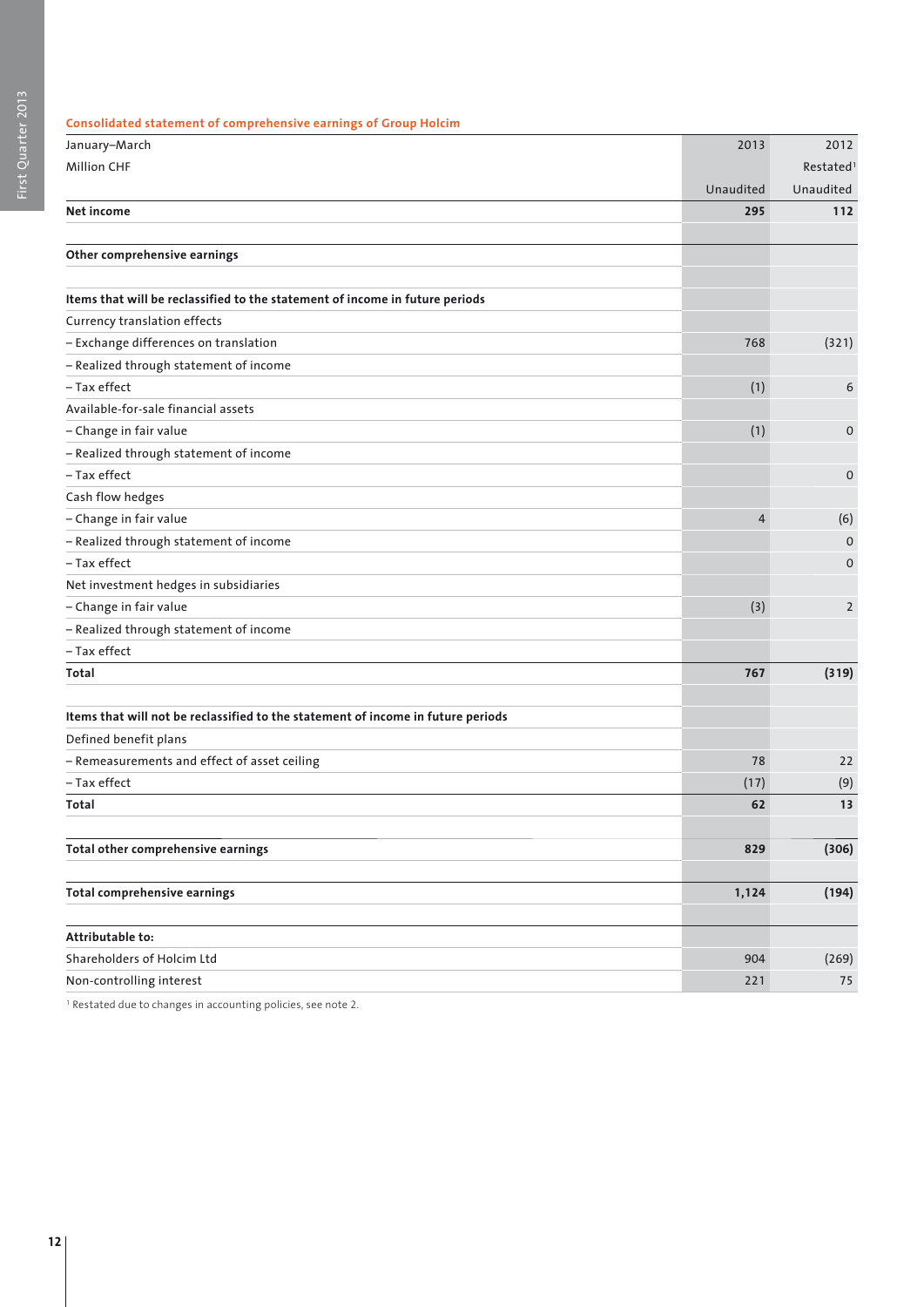| Total liabilities and shareholders' equity              |              | 41,198                | 41,531                |
|---------------------------------------------------------|--------------|-----------------------|-----------------------|
| Total shareholders' equity                              | 20,258       | 19,234                | 19,155                |
| Non-controlling interest                                | 2,894        | 2,797                 | 2,754                 |
| Total equity attributable to shareholders of Holcim Ltd | 17,364       | 16,437                | 16,400                |
| Reserves                                                | 8,242        | 7,324                 | 6,997                 |
| Treasury shares                                         | (109)        | (114)                 | (139)                 |
| Capital surplus                                         | 8,577        | 8,573                 | 8,889                 |
| Share capital                                           | 654          | 654                   | 654                   |
| <b>Total liabilities</b>                                | 21,769       | 21,964                | 22,376                |
|                                                         |              |                       |                       |
| <b>Total long-term liabilities</b>                      | 12,977       | 13,665                | 14,766                |
| Long-term provisions                                    | 1,170        | 1,161                 | 1,136                 |
| Deferred tax liabilities                                | 1,673        | 1,702                 | 1,761                 |
| Defined benefit obligations                             | 838          | 902                   | 820                   |
| Long-term financial liabilities                         | 9,296        | 9,899                 | 11,048                |
| Total current liabilities                               | 8,792        | 8,299                 | 7,610                 |
| Short-term provisions                                   | 255          | 298                   | 202                   |
| Other current liabilities                               | 1,696        | 1,731                 | 1,697                 |
| Current income tax liabilities                          | 360          | 442                   | 424                   |
| <b>Current financial liabilities</b>                    | 4,533        | 3,546                 | 3,273                 |
| Trade accounts payable                                  | 1,948        | 2,282                 | 2,015                 |
| Total assets                                            | 42,027       | 41,198                | 41,531                |
|                                                         |              |                       |                       |
| <b>Total long-term assets</b>                           | 33,470       | 32,922                | 33,484                |
| Other long-term assets                                  | 442          | 433                   | 493                   |
| Deferred tax assets                                     | 482          | 478                   | 426                   |
| Intangible assets                                       | 8,297        | 8,131                 | 8,181                 |
| Property, plant and equipment                           | 22,083       | 21,791                | 22,148                |
| Investments in associates and joint ventures            | 1,625        | 1,539                 | 1,729                 |
| Long-term financial assets                              | 541          | 551                   | 507                   |
| Total current assets                                    | 8,557        | 8,275                 | 8,047                 |
| Assets classified as held for sale                      | 38           | 56                    | 8                     |
| Prepaid expenses and other current assets               | 468          | 400                   | 428                   |
| Inventories                                             | 2,180        | 2,018                 | 2,179                 |
| Accounts receivable                                     | 2,800        | 2,682                 | 2,858                 |
| Marketable securities                                   | $\mathbf{1}$ | $\mathbf{1}$          | $\overline{4}$        |
| Cash and cash equivalents                               | 3,071        | 3,119                 | 2,569                 |
|                                                         | Unaudited    | Unaudited             | Unaudited             |
|                                                         |              | Restated <sup>1</sup> | Restated <sup>1</sup> |
| <b>Million CHF</b>                                      | 31.3.2013    | 31.12.2012            | 31.3.2012             |

1 Restated due to changes in accounting policies, see note 2.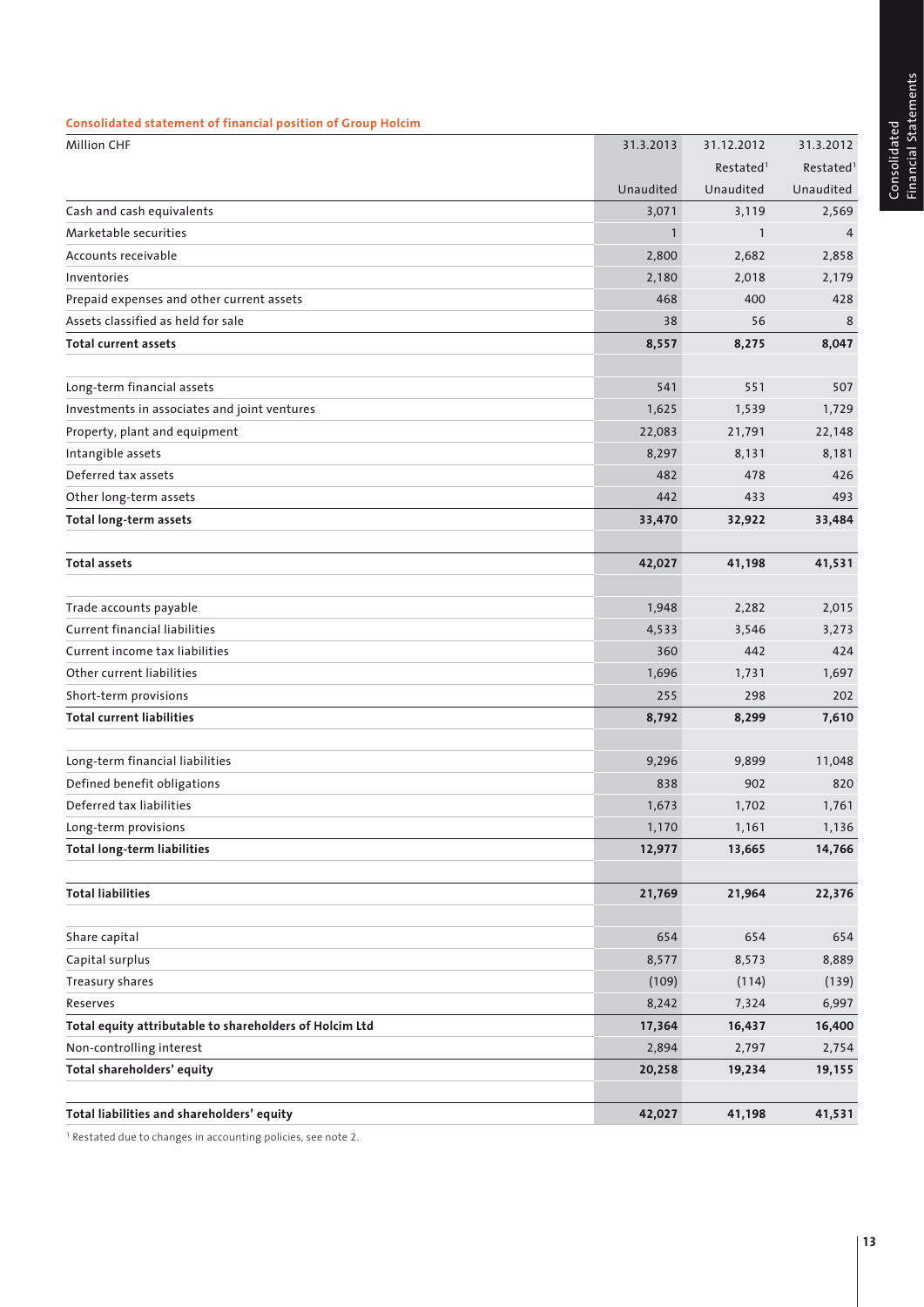# **Consolidated statement of changes in equity of Group Holcim**

| Million CHF                                          | Share   | Capital        | Treasury                | Retained |  |
|------------------------------------------------------|---------|----------------|-------------------------|----------|--|
|                                                      | capital | surplus        | shares                  | earnings |  |
|                                                      |         |                |                         |          |  |
| Equity as at December 31, 2012                       | 654     | 8,573          | (114)                   | 16,322   |  |
| Restatement <sup>1</sup>                             |         |                |                         | (514)    |  |
| Equity as at January 1, 2013                         | 654     | 8,573          | (114)                   | 15,808   |  |
| Net income                                           |         |                |                         | 187      |  |
| Other comprehensive earnings                         |         |                |                         | 59       |  |
| Total comprehensive earnings                         |         |                |                         | 246      |  |
| Payout                                               |         |                |                         |          |  |
| Change in treasury shares                            |         |                | $\overline{\mathbf{3}}$ | (1)      |  |
| Share-based remuneration                             |         | $\overline{4}$ | $\overline{2}$          |          |  |
| Capital paid-in by non-controlling interest          |         |                |                         |          |  |
| Disposal of participation in Group companies         |         |                |                         |          |  |
| Change in participation in existing Group companies  |         |                |                         | 14       |  |
| Equity as at March 31, 2013 (unaudited)              | 654     | 8,577          | (109)                   | 16,067   |  |
|                                                      |         |                |                         |          |  |
| Equity as at December 31, 2011                       | 654     | 8,894          | (486)                   | 15,785   |  |
| Restatement <sup>1</sup>                             |         |                |                         | (453)    |  |
| Equity as at January 1, 2012 <sup>1</sup>            | 654     | 8,894          | (486)                   | 15,332   |  |
| Net income <sup>1</sup>                              |         |                |                         | 10       |  |
| Other comprehensive earnings <sup>1</sup>            |         |                |                         | 13       |  |
| Total comprehensive earnings <sup>1</sup>            |         |                |                         | 24       |  |
| Payout                                               |         |                |                         |          |  |
| Change in treasury shares                            |         |                | 338                     | (45)     |  |
| Share-based remuneration                             |         | (5)            | 9                       |          |  |
| Capital paid-in by non-controlling interest          |         |                |                         |          |  |
| Acquisition of participation in Group companies      |         |                |                         |          |  |
| Change in participation in existing Group companies  |         |                |                         | (6)      |  |
| Equity as at March 31, 2012 (unaudited) <sup>1</sup> | 654     | 8,889          | (139)                   | 15,305   |  |

1 Restated due to changes in accounting policies, see note 2.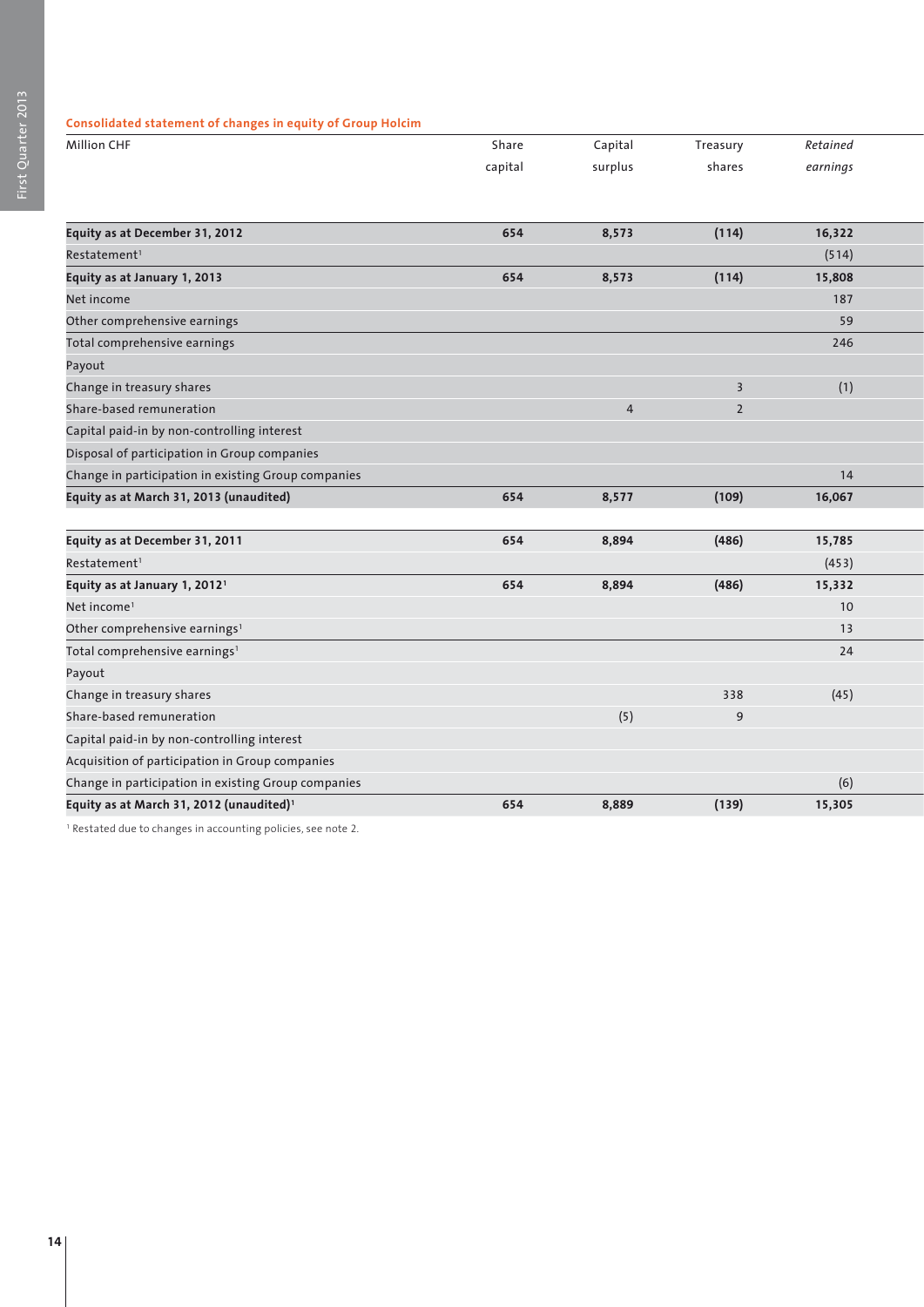Consolidated<br>Financial Statements Financial Statements Consolidated

| Total          | Non-controlling         | Total equity     | Total        | Currency                | Cash flow               | Available-for-sale  |
|----------------|-------------------------|------------------|--------------|-------------------------|-------------------------|---------------------|
| shareholders'  | interest                | attributable to  | reserves     | translation             | hedging                 | reserve             |
| equity         |                         | shareholders     |              | adjustments             | reserve                 |                     |
|                |                         | of Holcim Ltd    |              |                         |                         |                     |
| 19,837         | 2,889                   | 16,949           | 7,836        | (8,611)                 | (7)                     | 132                 |
| (603)          | (91)                    | (512)            | (512)        | $\overline{\mathbf{3}}$ |                         |                     |
| 19,234         | 2,797                   | 16,437           | 7,324        | (8,608)                 | (7)                     | 132                 |
| 295            | 108                     | 187              | 187          |                         |                         |                     |
| 829            | 113                     | 716              | 716          | 655                     | $\overline{\mathbf{3}}$ | (1)                 |
| 1,124          | 221                     | 904              | 904          | 655                     | $\overline{\mathbf{3}}$ | (1)                 |
| (14)           | (14)                    |                  |              |                         |                         |                     |
| $\mathsf 2$    |                         | $\mathbf 2$      | (1)          |                         |                         |                     |
| $\overline{6}$ |                         | $\boldsymbol{6}$ | $\mathbf 0$  | $\mathsf{O}\xspace$     |                         |                     |
| $\mathbf 0$    | $\mathsf{O}\xspace$     |                  |              |                         |                         |                     |
| (105)          | (105)                   |                  |              |                         |                         |                     |
| $10$           | (5)                     | 14               | 14           |                         |                         |                     |
| 20,258         | 2,894                   | 17,364           | 8,242        | (7, 953)                | (4)                     | 131                 |
|                |                         |                  |              |                         |                         |                     |
| 19,656         | 2,827                   | 16,830           | 7,768        | (8, 214)                | $\overline{\mathbf{4}}$ | 193                 |
| (538)          | (85)                    | (453)            | (453)        |                         |                         |                     |
| 19,118         | 2,742                   | 16,377           | 7,315        | (8, 214)                | $\pmb{4}$               | 193                 |
| 112            | 102                     | 10               | 10           |                         |                         |                     |
| (306)          | (27)                    | (279)            | (279)        | (286)                   | (6)                     | $\mathsf{O}\xspace$ |
| (194)          | 75                      | (269)            | (269)        | (286)                   | (6)                     | $\mathsf{O}\xspace$ |
| (66)           | (66)                    |                  |              |                         |                         |                     |
| 293            |                         | 293              | (45)         |                         |                         |                     |
| $\sqrt{5}$     |                         | 5                | $\mathbf{1}$ | $\mathbf{1}$            |                         |                     |
| $\mathbf 1$    | $\mathbf 1$             |                  |              |                         |                         |                     |
|                |                         |                  |              |                         |                         |                     |
| $(3)$          | $\overline{\mathbf{3}}$ | (6)              | (6)          |                         |                         |                     |
| 19,155         | 2,754                   | 16,400           | 6,997        | (8, 499)                | (2)                     | 193                 |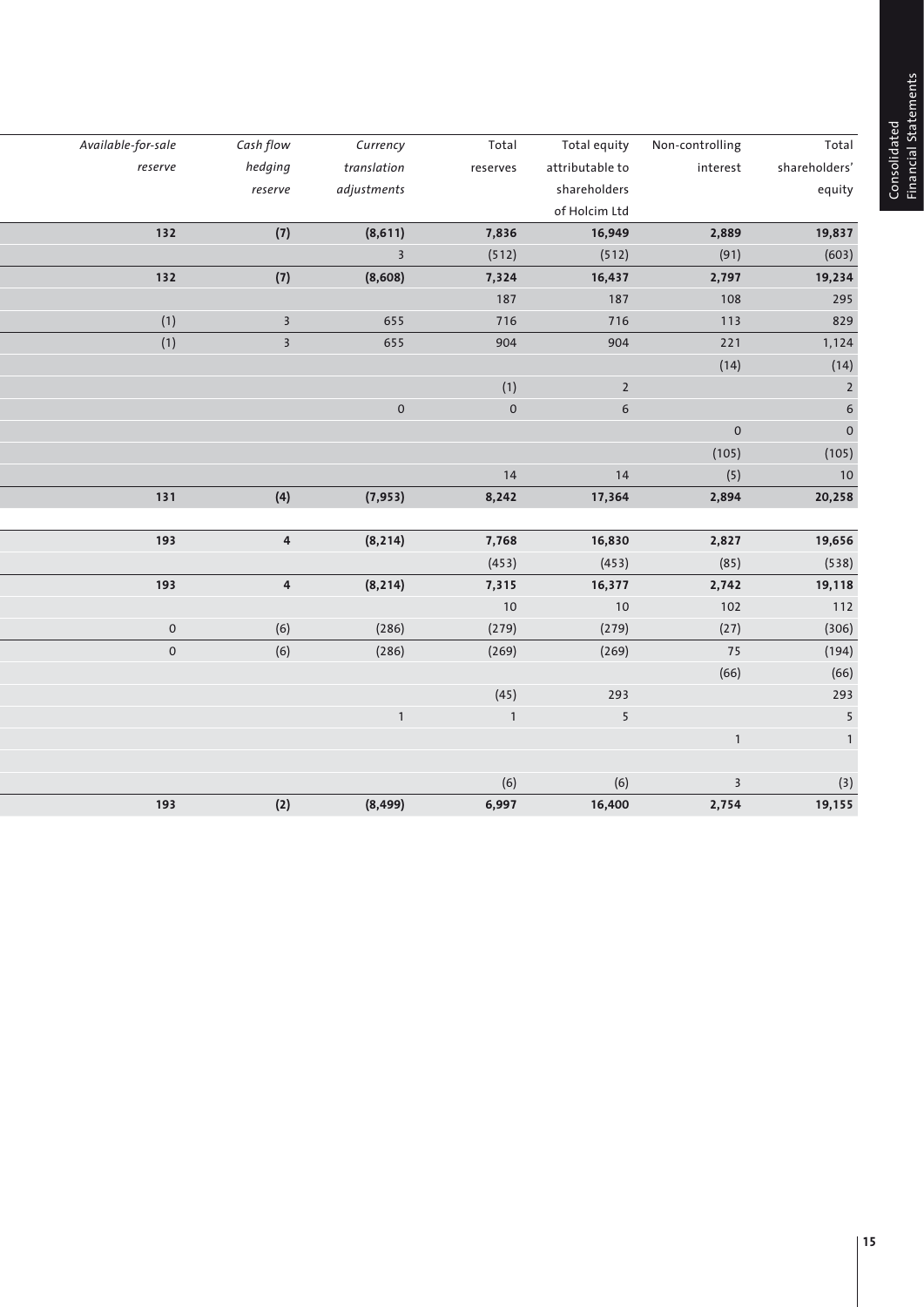| <b>Consolidated statement of cash flows of Group Holcim</b> |
|-------------------------------------------------------------|
|-------------------------------------------------------------|

| January-March                                                 | Notes  | 2013           | 2012                  |
|---------------------------------------------------------------|--------|----------------|-----------------------|
| <b>Million CHF</b>                                            |        |                | Restated <sup>1</sup> |
|                                                               |        | Unaudited      | Unaudited             |
| Net income before taxes                                       |        | 324            | 195                   |
| Other income                                                  | 9      | (162)          | $\mathbf 0$           |
| Share of profit of associates and joint ventures              |        | (18)           | (23)                  |
| Financial expenses net                                        | 10, 11 | 126            | 157                   |
| <b>Operating profit</b>                                       |        | 270            | 328                   |
| Depreciation, amortization and impairment of operating assets |        | 380            | 390                   |
| Other non-cash items                                          |        | 44             | 68                    |
| Change in net working capital                                 |        | (745)          | (983)                 |
| Cash generated from operations                                |        | (51)           | (198)                 |
| Dividends received                                            |        | 53             | 9                     |
| Interest received                                             |        | 36             | 40                    |
| Interest paid                                                 |        | (147)          | (180)                 |
| Income taxes paid                                             |        | (212)          | (160)                 |
| Other expenses                                                |        | (2)            | (10)                  |
| Cash flow from operating activities (A)                       |        | (323)          | (499)                 |
|                                                               |        |                |                       |
| Purchase of property, plant and equipment                     |        | (455)          | (217)                 |
| Disposal of property, plant and equipment                     |        | 32             | 24                    |
| Acquisition of participation in Group companies               |        | $\mathbf 0$    | $\mathbf 0$           |
| Disposal of participation in Group companies                  | 3      | 274            | 11                    |
| Purchase of financial assets, intangible and other assets     |        | (42)           | (46)                  |
| Disposal of financial assets, intangible and other assets     |        | 76             | 52                    |
| Cash flow used in investing activities (B)                    |        | (115)          | (177)                 |
|                                                               |        |                |                       |
| Dividends paid to non-controlling interest                    |        | (14)           | (40)                  |
| Capital paid-in by non-controlling interest                   |        | $\Omega$       |                       |
| Movements of treasury shares                                  |        | $\overline{2}$ | 293                   |
| Proceeds from current financial liabilities                   |        | 1,569          | 2,168                 |
| Repayment of current financial liabilities                    |        | (1, 281)       | (1,960)               |
| Proceeds from long-term financial liabilities                 |        | 273            | 891                   |
| Repayment of long-term financial liabilities                  |        | (330)          | (843)                 |
| Increase in participation in existing Group companies         |        | (2)            | (1)                   |
| Decrease in participation in existing Group companies         |        | $\mathbf{0}$   | $\mathbf 0$           |
| Cash flow from financing activities (C)                       |        | 218            | 510                   |
|                                                               |        |                |                       |
| Decrease in cash and cash equivalents $(A + B + C)$           |        | (220)          | (165)                 |
|                                                               |        |                |                       |
| Cash and cash equivalents as at January 1 (net)               |        | 2,711          | 2,468                 |
| Decrease in cash and cash equivalents                         |        | (220)          | (165)                 |
| Currency translation effects                                  |        | 110            | (28)                  |
| Cash and cash equivalents as at March 31 (net) <sup>2</sup>   |        | 2,601          | 2,275                 |

1 Restated due to changes in accounting policies, see note 2.

2 Cash and cash equivalents at the end of the period include bank overdrafts of CHF 470 million (2012: 294), disclosed in current financial liabilities.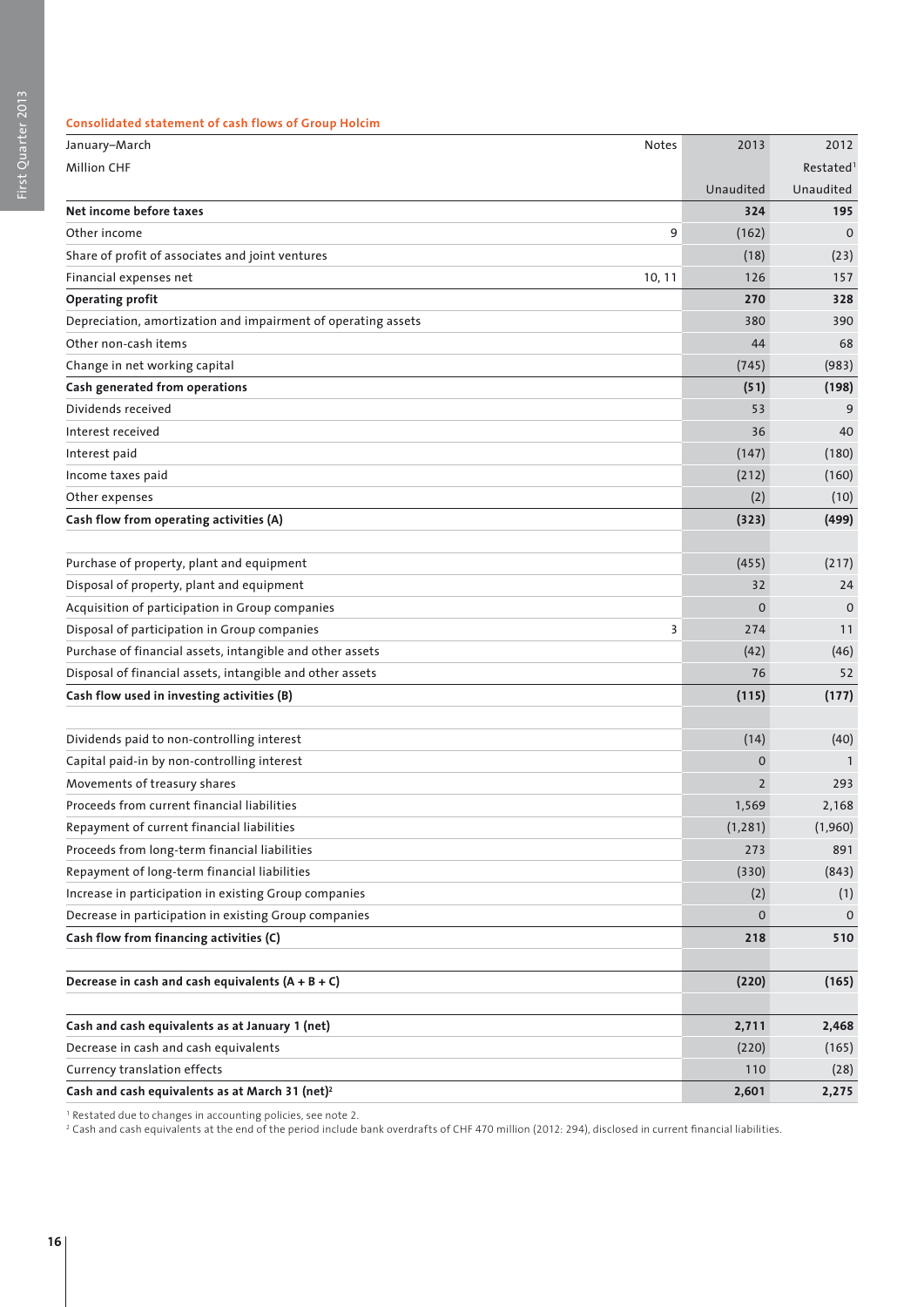# **1 Basis of preparation**

The unaudited consolidated first quarter interim financial statements (hereafter "interim financial statements") are prepared in accordance with IAS 34 *Interim Financial Reporting*. The accounting policies used in the preparation and presentation of the interim financial statements are consistent with those used in the consolidated financial statements for the year ended December 31, 2012 (hereafter "annual financial statements") except for the adoption as of January 1, 2013 of IFRS 10 *Consolidated Financial Statements*, IFRS 11 *Joint Arrangements*, IFRS 12 *Disclosures of Interests in Other Entities,* IFRS 13 *Fair Value Measurement*, IAS 1 (amended) *Presentation of Items of Other Comprehensive Income,* IAS 19 (revised) *Employee Benefits*, IAS 28 (revised) *Investments in Associates and Joint Ventures*, IFRIC 20 *Stripping Costs in the Production Phase of a Surface Mine* and Improvements to IFRSs.

The interim financial statements should be read in conjunction with the annual financial statements as they provide an update of previously reported information.

Due to rounding, numbers presented throughout this report may not add up precisely to the totals provided. All ratios and variances are calculated using the underlying amount rather than the presented rounded amount.

The preparation of interim financial statements requires management to make estimates and assumptions that affect the reported amounts of revenues, expenses, assets, liabilities and disclosure of contingent liabilities at the date of the interim financial statements. If in the future such estimates and assumptions, which are based on management's best judgment at the date of the interim financial statements, deviate from the actual circumstances, the original estimates and assumptions will be modified as appropriate during the period in which the circumstances change.

### **2 Changes in accounting policies**

IFRS 10, which replaced IAS 27 *Consolidated and Separate Financial Statements*, introduces a single consolidation model applicable to all investees. That model states that the investor consolidates an investee when it has control over the investee. The adoption of this new standard has not materially impacted the Group's financial statements.

IFRS 11, which replaced IAS 31 *Interests in Joint Ventures*, requires companies to classify joint arrangements as either a joint operation or as a joint venture, based on the rights and obligations

arising from the arrangement. The standard also requires companies to apply the equity method of accounting for interests in joint ventures. As a consequence thereof, Holcim was unable to continue to apply the proportionate method of consolidation for such entities. This accounting policy change has been applied retrospectively, and its effect on the comparative information (restated amounts) presented for each financial statement line item is set out in the tables below.

IFRS 12 sets out the disclosure requirements for IFRS 10, IFRS 11 and IAS 28 (revised) and is disclosure related only.

IFRS 13 provides guidance on how to measure the fair value of financial and non-financial assets and liabilities when required or permitted by IFRS. The new standard does not change the IFRS as to when a company is required to use fair value. The adoption of this new standard does not materially impact the Group's financial statements.

IAS 1 (amended) requires companies to group items presented in other comprehensive earnings on the basis of whether they are potentially reclassifiable to profit or loss subsequently. As such, this amendment has only impacted the presentation of certain items in the Group's statement of comprehensive earnings.

The amendments to IAS 19 (revised) introduced several changes, the primary one being the elimination of the corridor method of deferred recognition. As a result, Group companies are now unable to defer actuarial gains and losses and subsequently amortize them to profit or loss but instead are required to recognize such changes (remeasurements) immediately in other comprehensive earnings. No reclassifications of these amounts will be permitted in future periods. In addition, the expected return on plan assets has been removed and instead companies are required to calculate a net interest expense on the net defined benefit liability and recognize the resulting cost in the statement of income. Had the Group continued to apply the corridor method during the first quarter of 2013, this would not have resulted in the immediate recognition of remeasurements of CHF 78 million and the related deferred tax impact of CHF –17 million in other comprehensive earnings. Instead, the remeasurements would have been deferred and subsequently amortized to profit or loss. This accounting policy change has been applied retrospectively, and its effect on the comparative information (restated amounts) presented for each financial statement line item is set out in the tables below.

IAS 28 (revised) has been consequently revised to include joint ventures in its scope as a result of IFRS 11 which requires such entities to be equity accounted in accordance with IAS 28 (revised).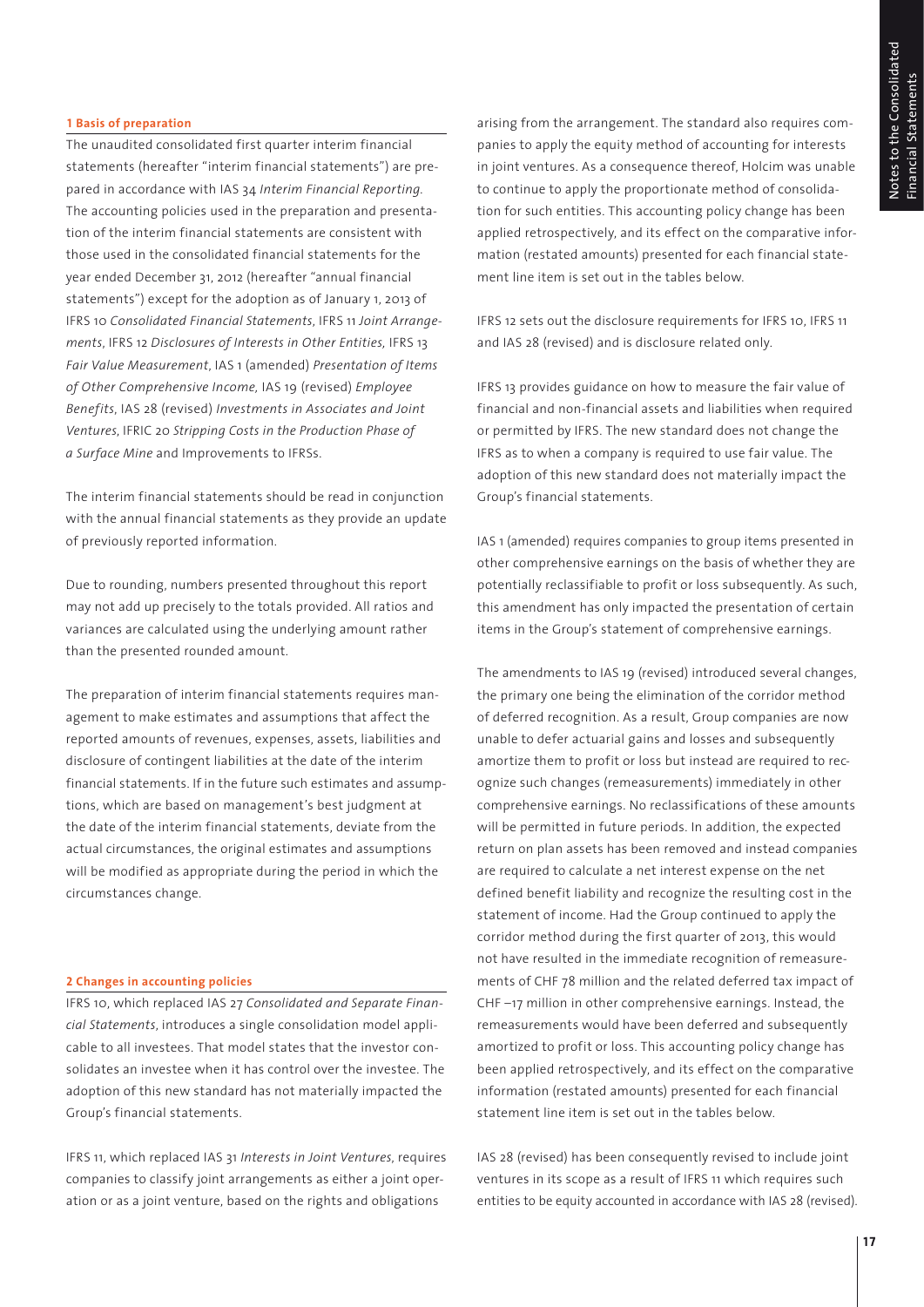IFRIC 20 states that costs incurred to remove waste materials (overburden) to gain access to raw materials is recognized as an asset and depreciated over the expected life of the exposed area as a result of the stripping activity based on the unit-of-production method. Since Holcim applies such an accounting policy, IFRIC 20 has not impacted the Group's financial statements.

Improvements to IFRSs relate largely to clarification issues only. Therefore, the adoption of these amendments has not materially impacted the Group's financial statements.

| January-March                                    | 2012<br>Impact from changes in |                         |                 | 2012     |  |
|--------------------------------------------------|--------------------------------|-------------------------|-----------------|----------|--|
|                                                  |                                | accounting policies     |                 |          |  |
| <b>Million CHF</b>                               |                                | Reported Joint Ventures | Employee        | Restated |  |
|                                                  |                                | (IFRS 11)               | <b>Benefits</b> |          |  |
|                                                  |                                |                         | (IAS 19R)       |          |  |
| Net sales                                        | 4,760                          | (100)                   | 0               | 4,660    |  |
| Production cost of goods sold                    | (2, 793)                       | 55                      | 0               | (2, 738) |  |
| Gross profit                                     | 1,967                          | (45)                    | 0               | 1,923    |  |
| Distribution and selling expenses                | (1, 265)                       | 21                      | 0               | (1, 244) |  |
| Administration expenses                          | (353)                          | 3                       | 1               | (350)    |  |
| <b>Operating profit</b>                          | 349                            | (21)                    | 1               | 328      |  |
| Other income                                     | $\mathbf 0$                    | $\mathbf 0$             | 0               | $\Omega$ |  |
| Share of profit of associates and joint ventures | 12                             | 11                      | 0               | 23       |  |
| <b>Financial income</b>                          | 46                             | $\mathbf 0$             | 0               | 46       |  |
| Financial expenses                               | (204)                          | 1                       | 0               | (203)    |  |
| Net income before taxes                          | 203                            | (9)                     | 1               | 195      |  |
| Income taxes                                     | (87)                           | 5                       | $\Omega$        | (83)     |  |
| Net income                                       | 116                            | (4)                     | 1               | 112      |  |
| Attributable to:                                 |                                |                         |                 |          |  |
| Shareholders of Holcim Ltd                       | 10                             | 0                       | 0               | 10       |  |
| Non-controlling interest                         | 106                            | (4)                     | 0               | 102      |  |
| Earnings per share in CHF                        |                                |                         |                 |          |  |
| Earnings per share                               | 0.03                           | 0.00                    | 0.00            | 0.03     |  |
| Fully diluted earnings per share                 | 0.03                           | 0.00                    | 0.00            | 0.03     |  |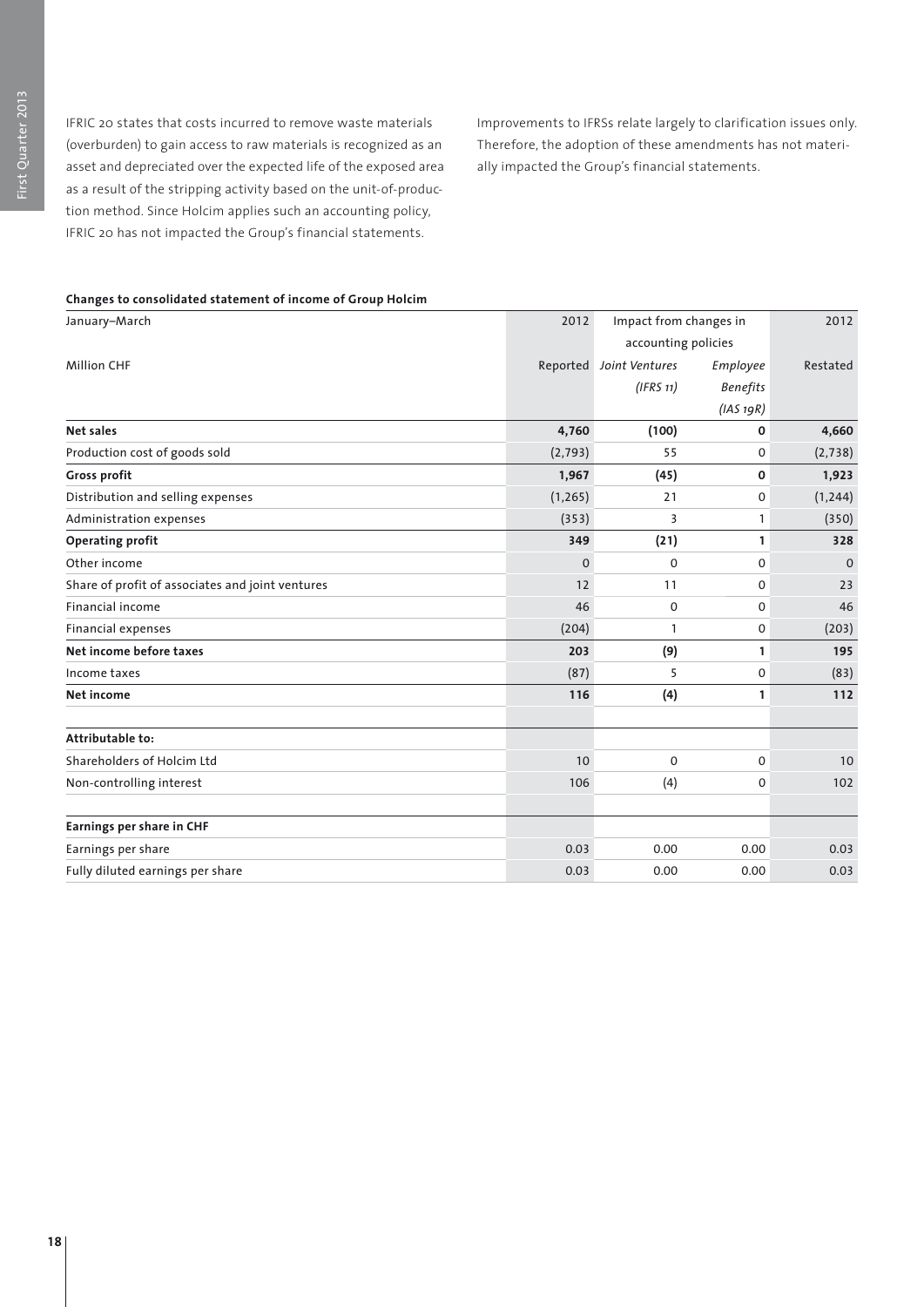Notes to the Consolidated<br>Financial Statements Notes to the Consolidated Financial Statements

| January-March                                                                    | 2012           | Impact from changes in  |                 | 2012           |
|----------------------------------------------------------------------------------|----------------|-------------------------|-----------------|----------------|
|                                                                                  |                | accounting policies     |                 |                |
| Million CHF                                                                      |                | Reported Joint Ventures | Employee        | Restated       |
|                                                                                  |                | (IFRS 11)               | <b>Benefits</b> |                |
|                                                                                  |                |                         | (IAS 19R)       |                |
| Net income                                                                       | 116            | (4)                     | 0               | 112            |
|                                                                                  |                |                         |                 |                |
| Other comprehensive earnings                                                     |                |                         |                 |                |
| Items that will be reclassified to the statement of income in future periods     |                |                         |                 |                |
| Currency translation effects                                                     |                |                         |                 |                |
| - Exchange differences on translation                                            | (326)          | $\mathbf{1}$            | 4               | (321)          |
| - Tax effect                                                                     | 6              | 0                       | 0               | 6              |
| Available-for-sale financial assets                                              |                |                         |                 |                |
| - Change in fair value                                                           | 0              | 0                       | 0               | $\mathbf 0$    |
| - Tax effect                                                                     | $\mathbf 0$    | 0                       | 0               | 0              |
| Cash flow hedges                                                                 |                |                         |                 |                |
| - Change in fair value                                                           | (6)            | 0                       | 0               | (6)            |
| - Tax effect                                                                     | $\mathbf 0$    | 0                       | 0               | $\mathbf 0$    |
| Net investment hedges in subsidiaries                                            |                |                         |                 |                |
| - Change in fair value                                                           | $\overline{2}$ | 0                       | 0               | $\overline{2}$ |
| - Tax effect                                                                     |                |                         |                 |                |
| Total                                                                            | (324)          | 1                       | 4               | (319)          |
| Items that will not be reclassified to the statement of income in future periods |                |                         |                 |                |
| Defined benefit plans                                                            |                |                         |                 |                |
| - Remeasurements and effect of asset ceiling                                     | 0              | 0                       | 22              | 22             |
| - Tax effect                                                                     | 0              | 0                       | (9)             | (9)            |
| Total                                                                            | $\mathbf 0$    | 0                       | 13              | 13             |
|                                                                                  |                |                         |                 |                |
| Total other comprehensive earnings                                               | (324)          | 1                       | 17              | (306)          |
| Total comprehensive earnings                                                     | (208)          | (3)                     | 17              | (194)          |
| Attributable to:                                                                 |                |                         |                 |                |
| Shareholders of Holcim Ltd                                                       | (286)          | 0                       | 17              | (269)          |
| Non-controlling interest                                                         | 78             | (3)                     | 0               | 75             |
|                                                                                  |                |                         |                 |                |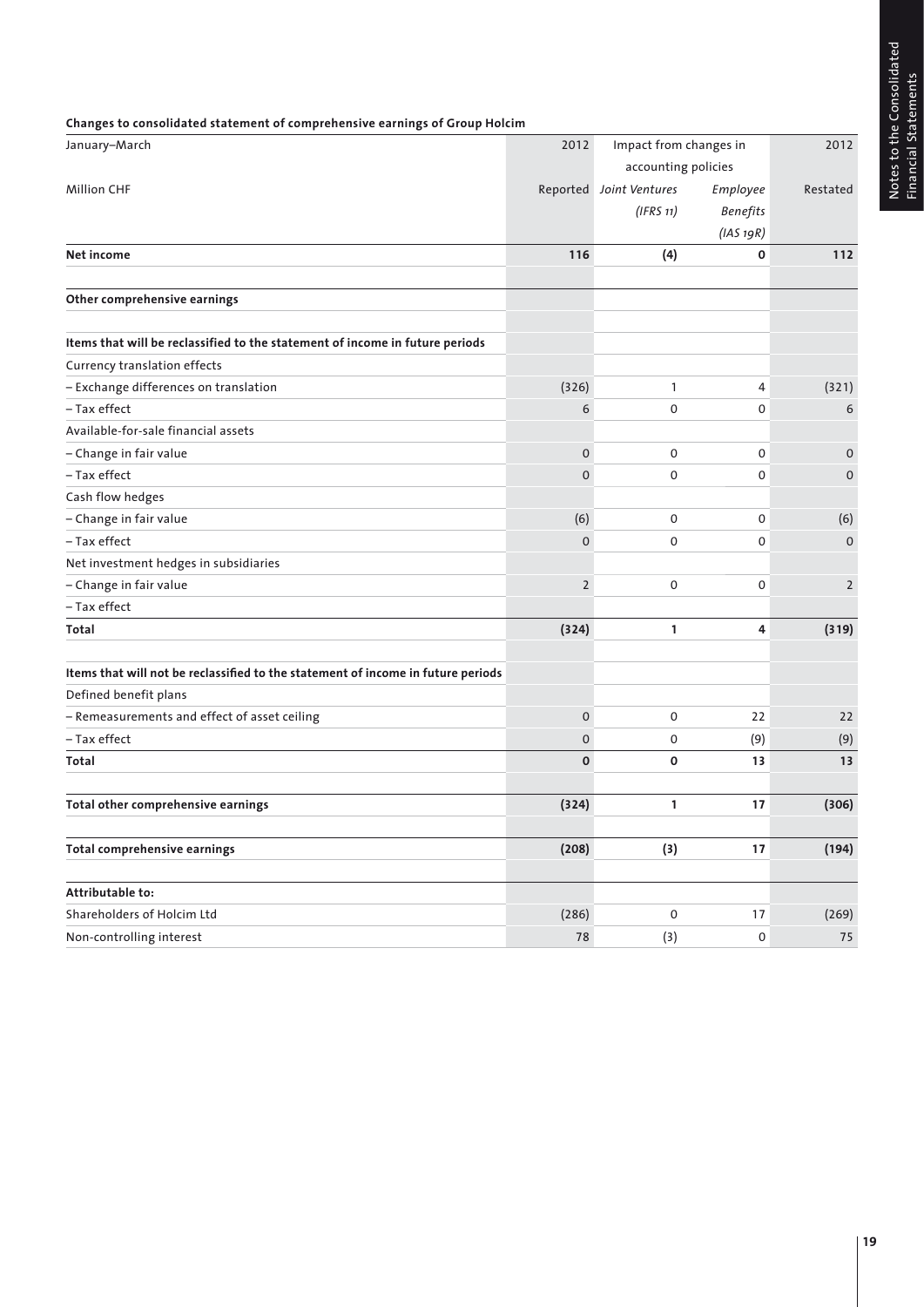# **Changes to consolidated statement of financial position of Group Holcim as of March 31, 2012**

| <b>Million CHF</b>                                      | 31.3.2012           | Impact from changes in  |                 | 31.3.2012 |
|---------------------------------------------------------|---------------------|-------------------------|-----------------|-----------|
|                                                         | accounting policies |                         |                 |           |
|                                                         |                     | Reported Joint Ventures | Employee        | Restated  |
|                                                         |                     | (IFRS 11)               | <b>Benefits</b> |           |
|                                                         |                     |                         | (IAS 19R)       |           |
| Cash and cash equivalents                               | 2,616               | (47)                    | 0               | 2,569     |
| Marketable securities                                   | $\overline{4}$      | $\mathbf 0$             | 0               | 4         |
| Accounts receivable                                     | 2,900               | (41)                    | $\mathbf 0$     | 2,858     |
| Inventories                                             | 2,210               | (31)                    | 0               | 2,179     |
| Prepaid expenses and other current assets               | 431                 | (2)                     | 0               | 428       |
| Assets classified as held for sale                      | 8                   | $\Omega$                | 0               | 8         |
| <b>Total current assets</b>                             | 8,168               | (121)                   | 0               | 8,047     |
|                                                         |                     |                         |                 |           |
| Long-term financial assets                              | 510                 | (4)                     | 0               | 507       |
| Investments in associates and joint ventures            | 1,401               | 329                     | 0               | 1,729     |
| Property, plant and equipment                           | 22,433              | (285)                   | 0               | 22,148    |
| Intangible assets                                       | 8,333               | (153)                   | 0               | 8,181     |
| Deferred tax assets                                     | 375                 | (8)                     | 58              | 426       |
| Other long-term assets                                  | 532                 | 0                       | (38)            | 493       |
| Total long-term assets                                  | 33,584              | (120)                   | 20              | 33,484    |
|                                                         |                     |                         |                 |           |
| <b>Total assets</b>                                     | 41,752              | (240)                   | 20              | 41,531    |
|                                                         |                     |                         |                 |           |
| Trade accounts payable                                  | 2,050               | (35)                    | 0               | 2,015     |
| <b>Current financial liabilities</b>                    | 3,277               | (4)                     | 0               | 3,273     |
| Current income tax liabilities                          | 436                 | (12)                    | 0               | 424       |
| Other current liabilities                               | 1,713               | (16)                    | 0               | 1,697     |
| Short-term provisions                                   | 202                 | (1)                     | 0               | 202       |
| <b>Total current liabilities</b>                        | 7,679               | (69)                    | 0               | 7,610     |
|                                                         |                     |                         |                 |           |
| Long-term financial liabilities                         | 11,111              | (63)                    | 0               | 11,048    |
| Defined benefit obligations                             | 281                 | 0                       | 540             | 820       |
| Deferred tax liabilities                                | 1,852               | (14)                    | (76)            | 1,761     |
| Long-term provisions                                    | 1,150               | (14)                    | 0               | 1,136     |
| <b>Total long-term liabilities</b>                      | 14,393              | (91)                    | 464             | 14,766    |
|                                                         |                     |                         |                 |           |
| <b>Total liabilities</b>                                | 22,073              | (160)                   | 464             | 22,376    |
|                                                         |                     |                         |                 |           |
| Share capital                                           | 654                 | 0                       | 0               | 654       |
| Capital surplus                                         | 8,889               | 0                       | 0               | 8,889     |
| Treasury shares                                         | (139)               | 0                       | 0               | (139)     |
| Reserves                                                | 7,432               | 0                       | (436)           | 6,997     |
| Total equity attributable to shareholders of Holcim Ltd | 16,836              | 0                       | (436)           | 16,400    |
| Non-controlling interest                                | 2,843               | (80)                    | (8)             | 2,754     |
| Total shareholders' equity                              | 19,679              | (80)                    | (444)           | 19,155    |
|                                                         |                     |                         |                 |           |
| Total liabilities and shareholders' equity              | 41,752              | (240)                   | 20              | 41,531    |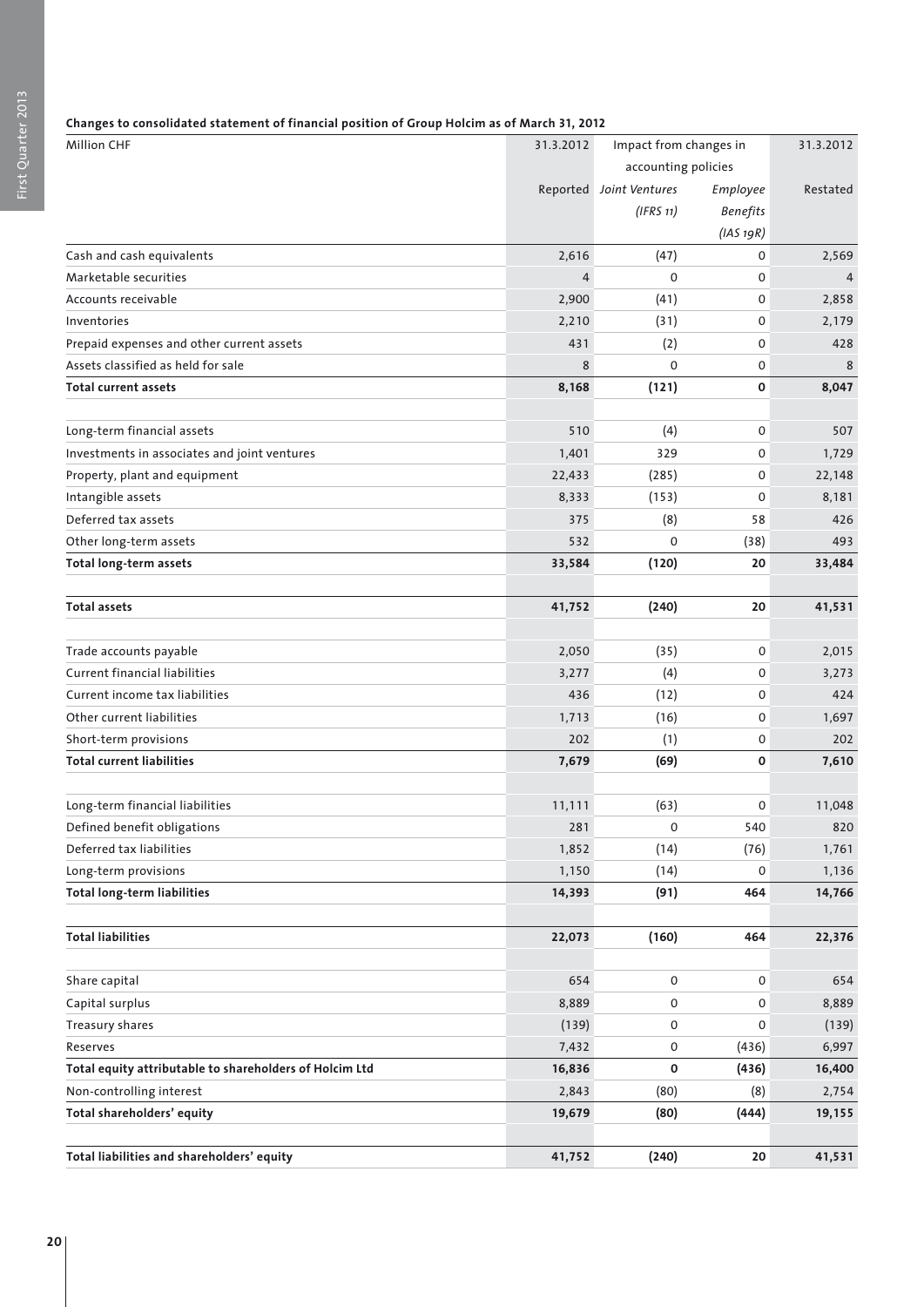Notes to the Consolidated<br>Financial Statements Notes to the Consolidated Financial Statements

| Changes to consolidated statement of financial position of Group Holcim as of December 31, 2012 |  |
|-------------------------------------------------------------------------------------------------|--|

| <b>Million CHF</b>                                      | 31.12.2012 | Impact from changes in  |                     | 31.12.2012   |
|---------------------------------------------------------|------------|-------------------------|---------------------|--------------|
|                                                         |            | accounting policies     |                     |              |
|                                                         |            | Reported Joint Ventures | Employee            | Restated     |
|                                                         |            | (IFRS 11)               | <b>Benefits</b>     |              |
|                                                         |            |                         | (IAS 19R)           |              |
| Cash and cash equivalents                               | 3,145      | (26)                    | 0                   | 3,119        |
| Marketable securities                                   | 1          | 0                       | 0                   | $\mathbf{1}$ |
| Accounts receivable                                     | 2,717      | (36)                    | 0                   | 2,682        |
| Inventories                                             | 2,042      | (24)                    | 0                   | 2,018        |
| Prepaid expenses and other current assets               | 403        | (2)                     | 0                   | 400          |
| Assets classified as held for sale                      | 56         | 0                       | 0                   | 56           |
| <b>Total current assets</b>                             | 8,363      | (88)                    | 0                   | 8,275        |
| Long-term financial assets                              | 557        | (6)                     | 0                   | 551          |
| Investments in associates and joint ventures            | 1,289      | 251                     | 0                   | 1,539        |
| Property, plant and equipment                           | 22,026     | (235)                   | 0                   | 21,791       |
| Intangible assets                                       | 8,258      | (128)                   | 0                   | 8,131        |
| Deferred tax assets                                     | 417        | (8)                     | 68                  | 478          |
| Other long-term assets                                  | 521        | 0                       | (88)                | 433          |
| <b>Total long-term assets</b>                           | 33,068     | (125)                   | (19)                | 32,922       |
| <b>Total assets</b>                                     | 41,431     | (214)                   | (19)                | 41,198       |
|                                                         |            |                         |                     |              |
| Trade accounts payable                                  | 2,316      | (34)                    | 0                   | 2,282        |
| Current financial liabilities                           | 3,599      | (53)                    | 0                   | 3,546        |
| Current income tax liabilities                          | 443        | (1)                     | 0                   | 442          |
| Other current liabilities                               | 1,742      | (11)                    | 0                   | 1,731        |
| Short-term provisions                                   | 299        | (1)                     | 0                   | 298          |
| <b>Total current liabilities</b>                        | 8,399      | (100)                   | 0                   | 8,299        |
| Long-term financial liabilities                         | 9,908      | (9)                     | 0                   | 9,899        |
| Defined benefit obligations                             | 305        | (15)                    | 612                 | 902          |
| Deferred tax liabilities                                | 1,820      | (11)                    | (107)               | 1,702        |
| Long-term provisions                                    | 1,162      | 0                       | 0                   | 1,161        |
| <b>Total long-term liabilities</b>                      | 13,195     | (35)                    | 504                 | 13,665       |
| <b>Total liabilities</b>                                | 21,594     | (135)                   | 504                 | 21,964       |
| Share capital                                           | 654        | $\mathsf{O}\xspace$     | $\mathsf{O}\xspace$ | 654          |
| Capital surplus                                         | 8,573      | $\mathsf{O}\xspace$     | 0                   | 8,573        |
| Treasury shares                                         | (114)      | 0                       | 0                   | (114)        |
| Reserves                                                | 7,836      | 0                       | (512)               | 7,324        |
| Total equity attributable to shareholders of Holcim Ltd | 16,949     | 0                       | (512)               | 16,437       |
| Non-controlling interest                                | 2,889      | (79)                    | (12)                | 2,797        |
| Total shareholders' equity                              | 19,837     | (79)                    | (524)               | 19,234       |
| Total liabilities and shareholders' equity              | 41,431     | (214)                   | (19)                | 41,198       |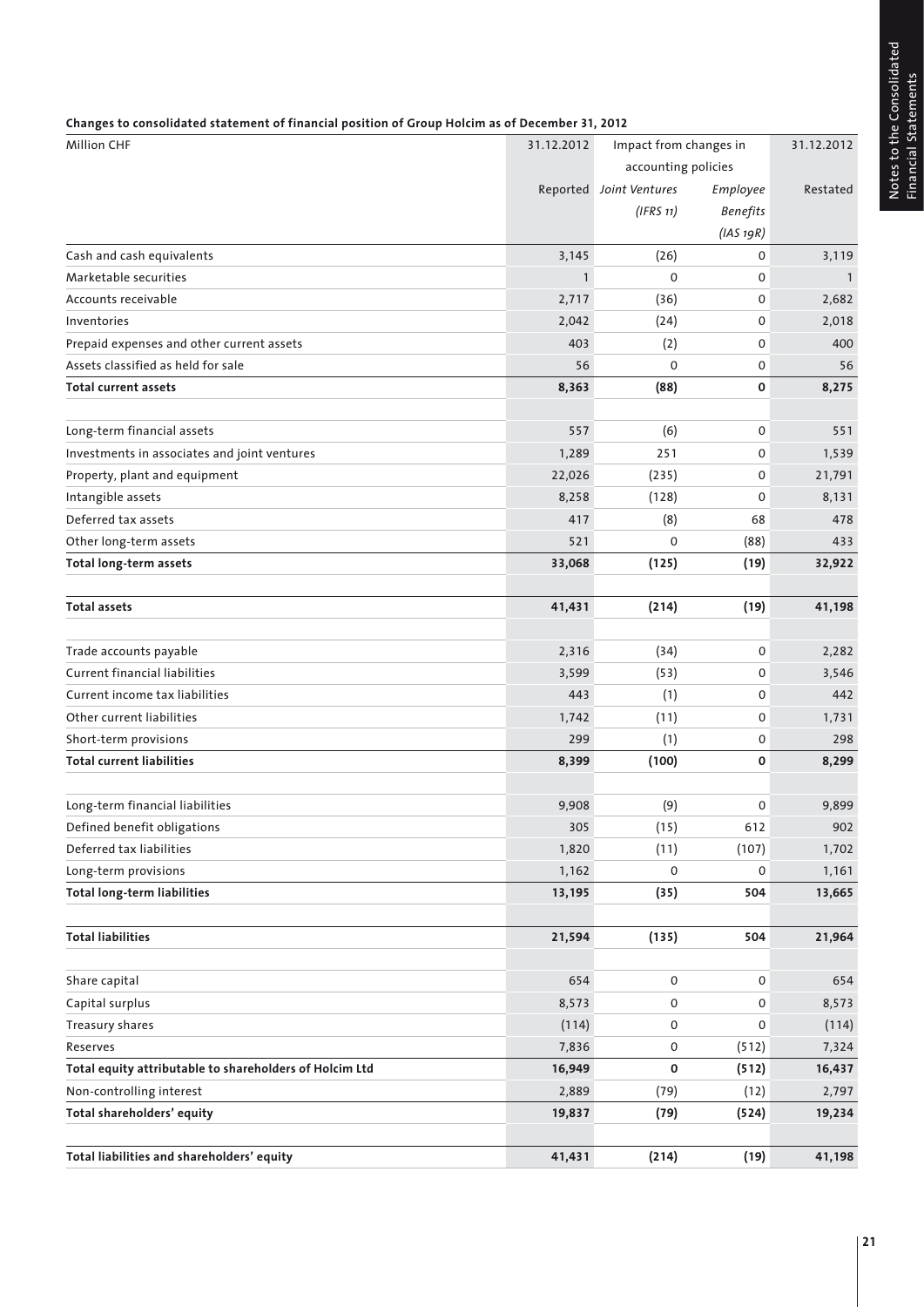| Changes to consolidated statement of cash flows of Group Holcim |              |                         |                     |              |
|-----------------------------------------------------------------|--------------|-------------------------|---------------------|--------------|
| January-March                                                   | 2012         | Impact from changes in  | 2012                |              |
|                                                                 |              |                         | accounting policies |              |
| <b>Million CHF</b>                                              |              | Reported Joint Ventures | Employee            | Restated     |
|                                                                 |              | (IFRS 11)               | <b>Benefits</b>     |              |
|                                                                 |              |                         | (IAS 19R)           |              |
| Net income before taxes                                         | 203          | (9)                     | 1                   | 195          |
| Other income                                                    | $\mathbf 0$  | $\mathbf 0$             | $\Omega$            | $\Omega$     |
| Share of profit of associates and joint ventures                | (12)         | (11)                    | 0                   | (23)         |
| Financial expenses net                                          | 158          | (1)                     | 0                   | 157          |
| <b>Operating profit</b>                                         | 349          | (21)                    | 1                   | 328          |
| Depreciation, amortization and impairment of operating assets   | 397          | (7)                     | $\Omega$            | 390          |
| Other non-cash items                                            | 69           | (1)                     | (1)                 | 68           |
| Change in net working capital                                   | (987)        | 4                       | $\Omega$            | (983)        |
| Cash generated from operations                                  | (172)        | (25)                    | 0                   | (198)        |
| Dividends received                                              | 9            | $\mathbf 0$             | 0                   | 9            |
| Interest received                                               | 40           | $\mathbf 0$             | 0                   | 40           |
| Interest paid                                                   | (180)        | $\mathbf 0$             | 0                   | (180)        |
| Income taxes paid                                               | (160)        | 0                       | 0                   | (160)        |
| Other expenses                                                  | (10)         | 1                       | 0                   | (10)         |
| Cash flow from operating activities (A)                         | (474)        | (24)                    | 0                   | (499)        |
|                                                                 |              |                         |                     |              |
| Purchase of property, plant and equipment                       | (223)        | 6                       | 0                   | (217)        |
| Disposal of property, plant and equipment                       | 24           | 0                       | 0                   | 24           |
| Acquisition of participation in Group companies                 | 0            | 0                       | 0                   | $\Omega$     |
| Disposal of participation in Group companies                    | 11           | $\mathbf 0$             | 0                   | 11           |
| Purchase of financial assets, intangible and other assets       | (47)         | 0                       | 0                   | (46)         |
| Disposal of financial assets, intangible and other assets       | 52           | 0                       | 0                   | 52           |
| Cash flow used in investing activities (B)                      | (183)        | 6                       | 0                   | (177)        |
|                                                                 |              |                         |                     |              |
| Dividends paid to non-controlling interest                      | (40)         | 0                       | 0                   | (40)         |
| Capital paid-in by non-controlling interest                     | 1            | 0                       | 0                   | $\mathbf{1}$ |
| Movements of treasury shares                                    | 293          | 0                       | 0                   | 293          |
| Proceeds from current financial liabilities                     | 2,169        | (1)                     | 0                   | 2,168        |
| Repayment of current financial liabilities                      | (1,960)      | 0                       | 0                   | (1,960)      |
| Proceeds from long-term financial liabilities                   | 891          | 0                       | 0                   | 891          |
| Repayment of long-term financial liabilities                    | (843)        | 1                       | 0                   | (843)        |
| Increase in participation in existing Group companies           | (1)          | 0                       | 0                   | (1)          |
| Decrease in participation in existing Group companies           | $\mathbf{O}$ | 0                       | 0                   | $\mathbf 0$  |
| Cash flow from financing activities (C)                         | 511          | (1)                     | 0                   | 510          |
|                                                                 |              |                         |                     |              |
| Decrease in cash and cash equivalents $(A + B + C)$             | (146)        | (18)                    | 0                   | (165)        |
|                                                                 |              |                         |                     |              |
| Cash and cash equivalents as at January 1 (net)                 | 2,497        | (28)                    | 0                   | 2,468        |
| Decrease in cash and cash equivalents                           | (146)        | (19)                    | 0                   | (165)        |
| Currency translation effects                                    | (29)         | 1                       | 0                   | (28)         |
| Cash and cash equivalents as at March 31 (net) <sup>1</sup>     | 2,321        | (47)                    | 0                   | 2,275        |

1 Cash and cash equivalents at the end of the period, before and after the restatement, include bank overdrafts of CHF 294 million disclosed in current financial liabilities.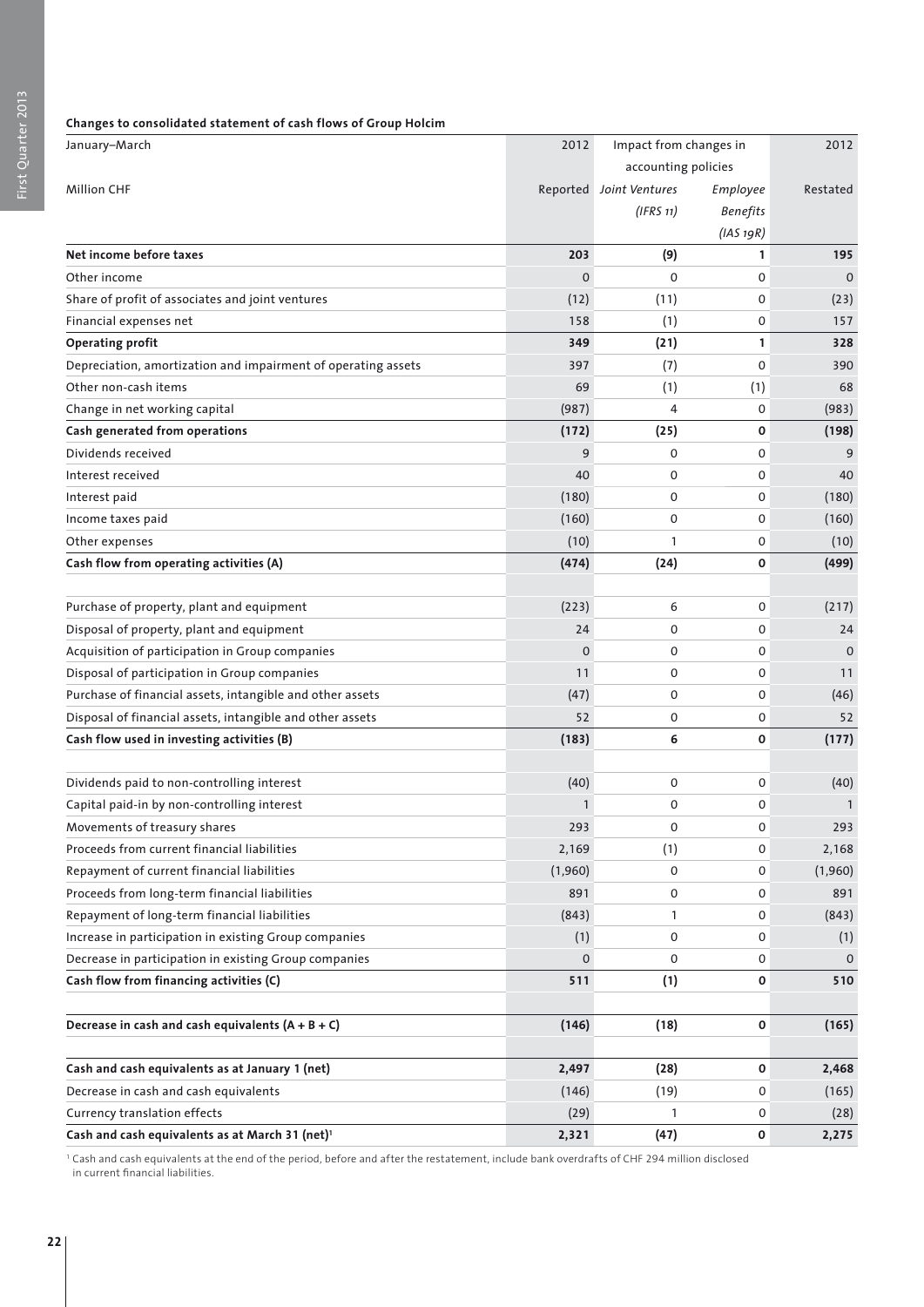### **Changes to consolidated statement of changes in equity of Group Holcim as of March 31, 2012**

| <b>Million CHF</b>                                                            | Impact from changes in |                     |                 |          |  |  |  |
|-------------------------------------------------------------------------------|------------------------|---------------------|-----------------|----------|--|--|--|
|                                                                               |                        | accounting policies |                 |          |  |  |  |
|                                                                               | Reported               | Joint Ventures      | Employee        | Restated |  |  |  |
|                                                                               |                        | (IFRS 11)           | <b>Benefits</b> |          |  |  |  |
|                                                                               |                        |                     | $(IAS_1qR)$     |          |  |  |  |
| Total equity attributable to shareholders of Holcim Ltd as at January 1, 2012 | 16,830                 | $\mathbf 0$         | $(453)^1$       | 16,377   |  |  |  |
| Net income                                                                    | 10                     | 0                   | 0               | 10       |  |  |  |
| Other comprehensive earnings                                                  | (296)                  | 0                   | 17              | (279)    |  |  |  |
| Total comprehensive earnings                                                  | (286)                  | $\mathbf 0$         | 17              | (269)    |  |  |  |
| Total equity attributable to shareholders of Holcim Ltd as at March 31, 2012  | 16,836                 | 0                   | (436)           | 16,400   |  |  |  |
|                                                                               |                        |                     |                 |          |  |  |  |
| Non-controlling interest as at January 1, 2012                                | 2,827                  | (78)                | (8)             | 2,742    |  |  |  |
| Net income                                                                    | 106                    | (4)                 | 0               | 102      |  |  |  |
| Other comprehensive earnings                                                  | (28)                   |                     | 0               | (27)     |  |  |  |
| Total comprehensive earnings                                                  | 78                     | (3)                 | 0               | 75       |  |  |  |
| Non-controlling interest as at March 31, 2012                                 | 2,843                  | (80)                | (8)             | 2,754    |  |  |  |

1 Retained earnings.

# **3 Changes in the scope of consolidation**

On March 28, 2013, Holcim disposed of a 25 percent equity interest in Cement Australia to HeidelbergCement, and retained a 50 percent equity interest in that company. This resulted in a net gain on disposal of CHF 146 million (included in "Other income") based on net book values. This transaction resulted in Holcim losing control of Cement Australia and obtaining joint control over that entity. According to IFRS 11 *Joint Arrangements*, it has been classified as a joint operation.

### **4 Seasonality**

Demand for cement, aggregates and other construction materials and services is seasonal because climatic conditions affect the level of activity in the construction sector.

Holcim usually experiences a reduction in sales during the first and fourth quarters reflecting the effect of the winter season in its principal markets in Europe and North America and tends to see an increase in sales in the second and third quarters reflecting the effect of the summer season. This effect can be particularly pronounced in harsh winters.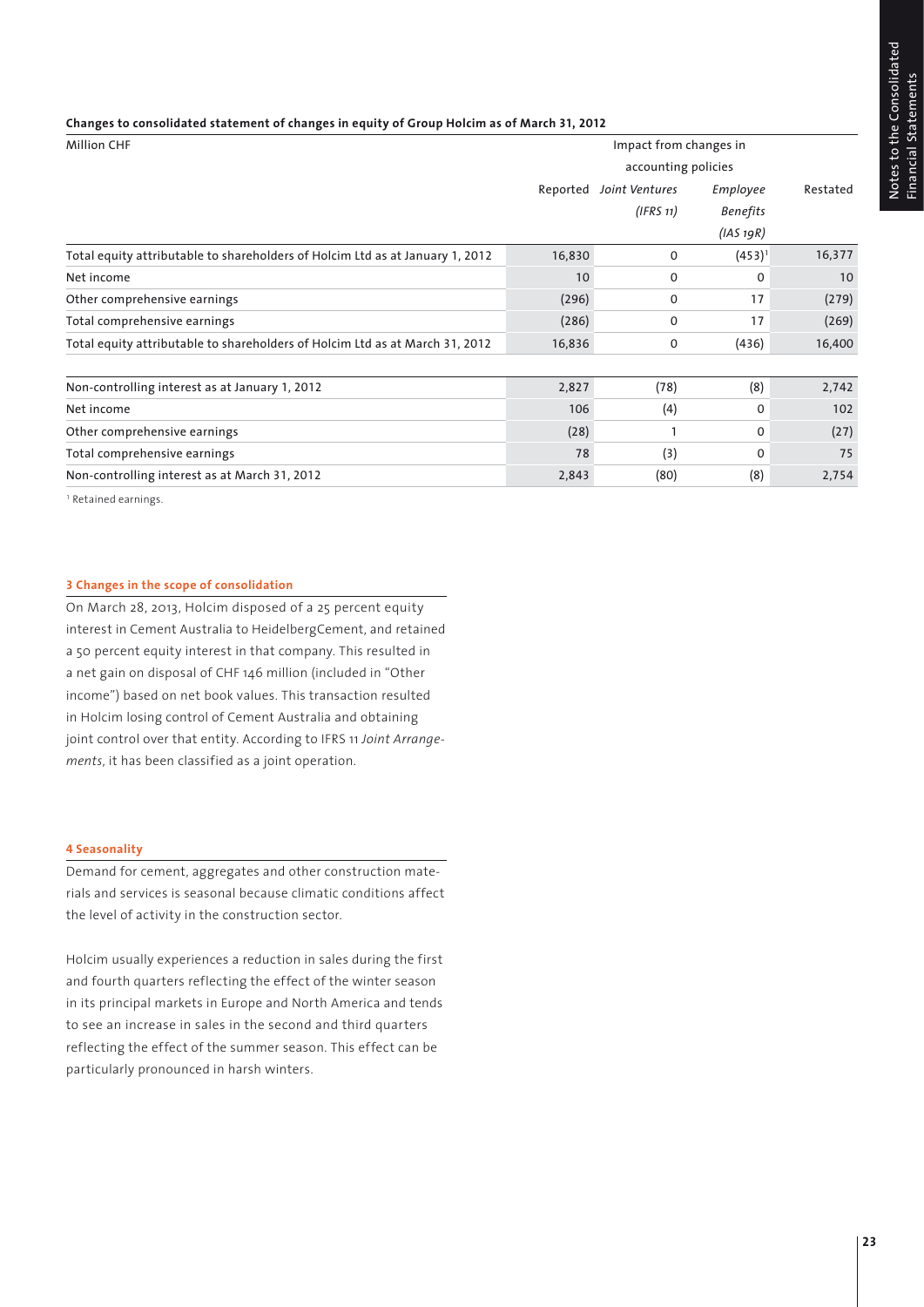# First Quarter 2013 First Quarter 2013

# **5 Information by reportable segment**

|                                   | Asia          |                   | Latin   |                   | Europe                  |         | North   |                   | Africa      |                   | Corporate/   |                   | Total               |                   |
|-----------------------------------|---------------|-------------------|---------|-------------------|-------------------------|---------|---------|-------------------|-------------|-------------------|--------------|-------------------|---------------------|-------------------|
|                                   | Pacific       |                   | America |                   |                         |         | America |                   | Middle East |                   | Eliminations |                   | Group               |                   |
| January-March (unaudited)         | 2013          | 2012 <sup>1</sup> | 2013    | 2012 <sup>1</sup> | 2013                    | 20121   | 2013    | 2012 <sup>1</sup> | 2013        | 2012 <sup>1</sup> | 2013         | 2012 <sup>1</sup> | 2013                | 2012 <sup>1</sup> |
| Capacity and sales                |               |                   |         |                   |                         |         |         |                   |             |                   |              |                   |                     |                   |
| Million t                         |               |                   |         |                   |                         |         |         |                   |             |                   |              |                   |                     |                   |
| Annual cement production          |               |                   |         |                   |                         |         |         |                   |             |                   |              |                   |                     |                   |
| capacity <sup>2</sup>             | 90.6          | 91.9              | 35.2    | 35.5              | 47.9                    | 49.2    | 22.0    | 22.0              | 10.9        | 10.7              |              |                   | 206.6               | 209.3             |
| Sales of cement                   | 18.6          | 19.4              | 5.9     | 5.9               | 4.4                     | 4.5     | 2.0     | 2.1               | 1.8         | 2.2               | (0.6)        | (0.3)             | 32.1                | 33.7              |
| – of which mature markets         | 1.0           | 1.0               |         |                   | 2.7                     | 2.9     | 2.0     | 2.1               |             |                   | (0.2)        | (0.1)             | 5.5                 | 6.0               |
| – of which emerging markets       | 17.6          | 18.3              | 5.9     | 5.9               | 1.6                     | 1.6     |         |                   | 1.8         | 2.2               | (0.3)        | (0.2)             | 26.6                | 27.8              |
| Sales of mineral components       | 0.2           | 0.3               |         |                   | 0.2                     | 0.4     | 0.2     | 0.2               |             |                   |              |                   | 0.6                 | 0.8               |
| Sales of aggregates               | 5.8           | 6.3               | 2.7     | 3.5               | 14.4                    | 15.1    | 5.2     | 5.9               | 0.5         | 0.5               |              |                   | 28.6                | 31.3              |
| – of which mature markets         | 5.3           | 5.7               |         |                   | 13.2                    | 13.8    | 5.2     | 5.9               |             |                   |              |                   | 23.7                | 25.4              |
| - of which emerging markets       | 0.5           | 0.5               | 2.7     | 3.5               | 1.3                     | 1.3     |         |                   | 0.5         | 0.5               |              |                   | 4.9                 | 5.9               |
| Sales of asphalt                  |               |                   |         |                   | 1.0                     | 1.2     | 0.1     | 0.2               |             |                   |              |                   | 1.1                 | 1.4               |
| Million $m3$                      |               |                   |         |                   |                         |         |         |                   |             |                   |              |                   |                     |                   |
| Sales of ready-mix concrete       | 2.5           | 2.7               | 2.1     | 2.6               | 2.3                     | 3.0     | 1.3     | 1.4               | 0.2         | 0.3               |              |                   | 8.4                 | 10.0              |
| – of which mature markets         | 1.0           | 1.3               |         |                   | 2.1                     | 2.7     | 1.3     | 1.4               |             |                   |              |                   | 4.5                 | 5.4               |
| - of which emerging markets       | 1.4           | 1.4               | 2.1     | 2.6               | 0.2                     | 0.3     |         |                   | 0.2         | 0.3               |              |                   | 3.9                 | 4.6               |
| <b>Statement of income and</b>    |               |                   |         |                   |                         |         |         |                   |             |                   |              |                   |                     |                   |
| statement of financial            |               |                   |         |                   |                         |         |         |                   |             |                   |              |                   |                     |                   |
| position                          |               |                   |         |                   |                         |         |         |                   |             |                   |              |                   |                     |                   |
| <b>Million CHF</b>                |               |                   |         |                   |                         |         |         |                   |             |                   |              |                   |                     |                   |
| Net sales to external customers   | 1,969         | 2,013             | 780     | 842               | 931                     | 1,088   | 441     | 478               | 203         | 239               |              |                   | 4,323               | 4,660             |
| Net sales to other segments       | 15            | 106               | 47      | 12                | 101                     | 73      |         |                   |             |                   | (163)        | (190)             |                     |                   |
| Total net sales                   | 1,984         | 2,118             | 827     | 854               | 1,032                   | 1,161   | 441     | 478               | 203         | 239               | (163)        | (190)             | 4,323               | 4,660             |
| - of which mature markets         | 539           | 584               |         |                   | 860                     | 997     | 441     | 478               |             |                   | (50)         | (80)              | 1,789               | 1,980             |
| - of which emerging markets       | 1,445         | 1,534             | 827     | 854               | 172                     | 164     |         |                   | 203         | 239               | (112)        | (111)             | 2,534               | 2,681             |
| <b>Operating EBITDA</b>           | 397           | 466               | 246     | 224               | 29                      | 20      | (18)    | (15)              | 62          | 78                | (67)         | (55)              | 650                 | 718               |
| Operating EBITDA margin in %      | 20.0          | 22.0              | 29.7    | 26.2              | 2.8                     | 1.8     | (4.0)   | (3.2)             | 30.7        | 32.6              |              |                   | 15.0                | 15.4              |
| Operating profit (loss)           | 280           | 345               | 192     | 171               | (94)                    | (106)   | (87)    | (90)              | 48          | 66                | (69)         | (58)              | 270                 | 328               |
| – of which mature markets         | 25            | 43                |         |                   | (56)                    | (71)    | (87)    | (90)              |             |                   | (56)         | (25)              | (175)               | (143)             |
| - of which emerging markets       | 255           | 302               | 192     | 171               | (38)                    | (35)    |         |                   | 48          | 66                | (13)         | (33)              | 445                 | 472               |
| Operating profit (loss)           |               |                   |         |                   |                         |         |         |                   |             |                   |              |                   |                     |                   |
| margin in %                       | 14.1          | 16.3              | 23.3    | 20.0              | (9.1)                   | (9.1)   | (19.7)  | (18.7)            | 23.9        | 27.5              |              |                   | 6.2                 | 7.0               |
| EBITDA                            | 372           | 465               | 206     | 184               | 5                       | $\bf 8$ | (29)    | (21)              | 57          | 73                | 228          | 49                | 838                 | 760               |
| Net operating assets <sup>2</sup> | 8,160         | 8,249             | 3,912   | 3,647             | 8,510                   | 8,259   | 6,540   | 6,274             | 839         | 785               | (22)         |                   | (128) 27,938 27,087 |                   |
| Total assets <sup>2</sup>         | 13,229 13,143 |                   | 5,461   |                   | 5,080 13,699 13,843     |         | 7,643   | 7,527             | 1,474       | 1,434             | 520          |                   | 171 42,027 41,198   |                   |
| Total liabilities <sup>2</sup>    |               | 3,588 3,790       |         |                   | 3,288 2,960 6,914 6,851 |         | 4,452   | 4,380             | 718         | 720               | 2,811        |                   | 3,262 21,769 21,964 |                   |

<sup>1</sup> Restated due to changes in accounting policies, see note 2.

2 Prior-year figures as of December 31, 2012.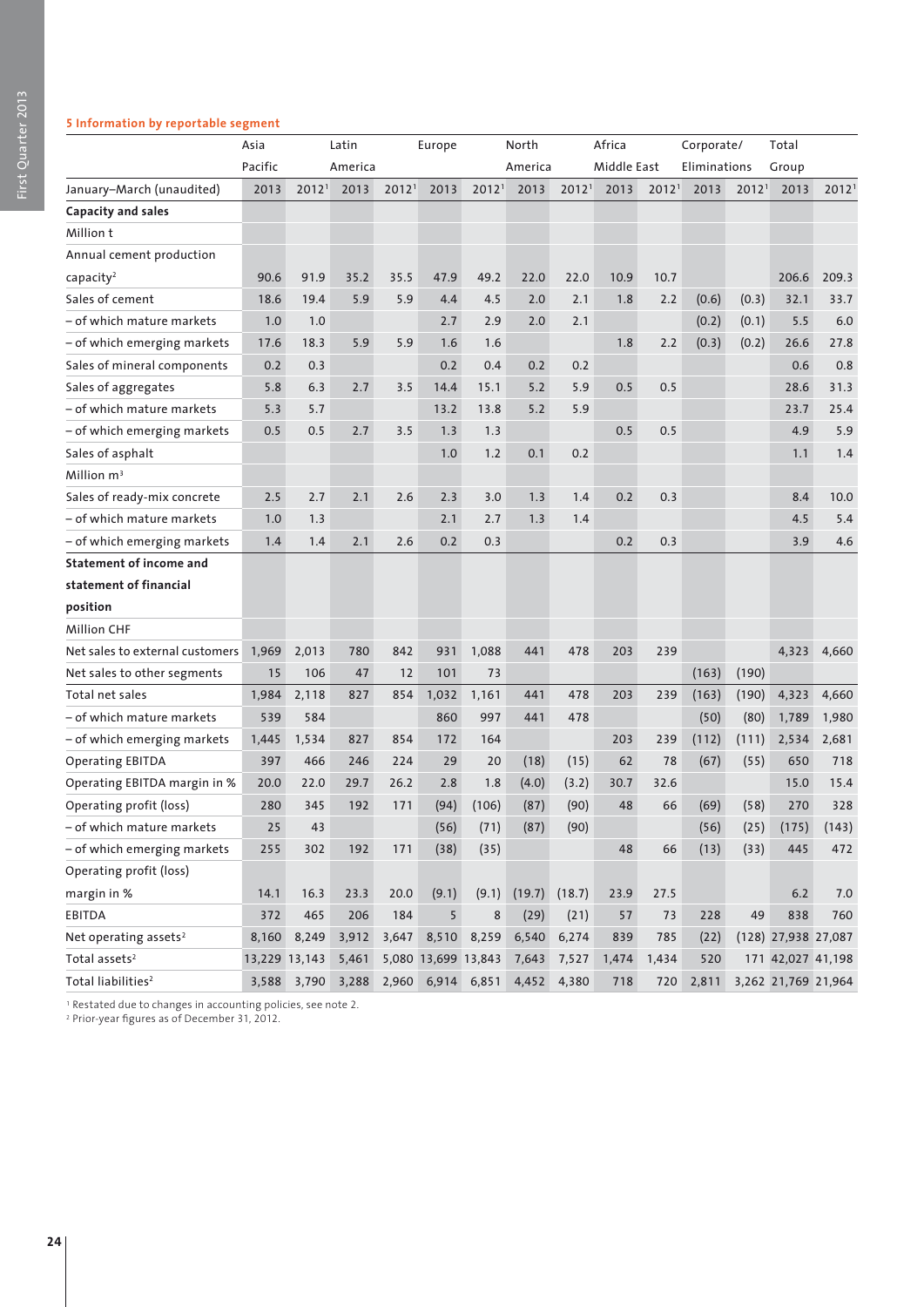# **Reconciling measures of profit and loss to the consolidated statement of income of Group Holcim**

| January-March (unaudited)                                         | <b>Notes</b> | 2013  | 2012 <sup>1</sup> |
|-------------------------------------------------------------------|--------------|-------|-------------------|
| <b>Million CHF</b>                                                |              |       |                   |
| <b>Operating profit</b>                                           |              | 270   | 328               |
| Depreciation, amortization and impairment of operating assets     |              | 380   | 390               |
| <b>Operating EBITDA</b>                                           |              | 650   | 718               |
| Dividends earned                                                  | 9            | 0     | $\mathbf{0}$      |
| Other ordinary income                                             | 9            | 163   | $\overline{3}$    |
| Share of profit of associates and joint ventures                  |              | 18    | 23                |
| Other financial income                                            | 10           | 8     | 16                |
| <b>EBITDA</b>                                                     |              | 838   | 760               |
| Depreciation, amortization and impairment of operating assets     |              | (380) | (390)             |
| Depreciation, amortization and impairment of non-operating assets | 9            | (1)   | (3)               |
| Interest earned on cash and marketable securities                 | 10           | 33    | 30                |
| Financial expenses                                                | 11           | (167) | (203)             |
| Net income before taxes                                           |              | 324   | 195               |

1 Restated due to changes in accounting policies, see note 2.

# **6 Information by product line**

|                                                         | Cement <sup>1</sup> |                   | Aggregates     |                   | Other          |                   | Corporate/   |                   | Total         |                   |
|---------------------------------------------------------|---------------------|-------------------|----------------|-------------------|----------------|-------------------|--------------|-------------------|---------------|-------------------|
|                                                         |                     |                   |                |                   | construction   |                   | Eliminations |                   | Group         |                   |
|                                                         |                     |                   |                |                   | materials      |                   |              |                   |               |                   |
|                                                         |                     |                   |                |                   | and services   |                   |              |                   |               |                   |
| January-March (unaudited)                               | 2013                | 2012 <sup>2</sup> | 2013           | 2012 <sup>2</sup> | 2013           | 2012 <sup>2</sup> | 2013         | 2012 <sup>2</sup> | 2013          | 2012 <sup>2</sup> |
| <b>Million CHF</b>                                      |                     |                   |                |                   |                |                   |              |                   |               |                   |
| Statement of income and statement of financial position |                     |                   |                |                   |                |                   |              |                   |               |                   |
| Net sales to external customers                         | 2,813               | 2,941             | 305            | 322               | 1,205          | 1,397             |              |                   | 4,323         | 4,660             |
| Net sales to other segments                             | 252                 | 268               | 170            | 189               | 152            | 203               | (574)        | (659)             |               |                   |
| Total net sales                                         | 3.065               | 3,209             | 475            | 511               | 1,357          | 1,600             | (574)        | (659)             | 4,323         | 4,660             |
| - of which Asia Pacific                                 | 1,572               | 1,660             | 158            | 165               | 393            | 442               | (139)        | (148)             | 1,984         | 2,118             |
| - of which Latin America                                | 668                 | 667               | 22             | 30                | 215            | 258               | (79)         | (100)             | 827           | 854               |
| - of which Europe                                       | 443                 | 464               | 228            | 240               | 510            | 626               | (149)        | (169)             | 1,032         | 1.161             |
| - of which North America                                | 221                 | 230               | 61             | 67                | 217            | 235               | (58)         | (54)              | 441           | 478               |
| - of which Africa Middle East                           | 186                 | 217               | 5              | 6                 | 18             | 25                | (6)          | (9)               | 203           | 239               |
| - of which Corporate/Eliminations                       | (25)                | (28)              | 0              | 3                 | 5              | 14                | (142)        | (179)             | (163)         | (190)             |
| Operating profit (loss)                                 | 388                 | 457               | (34)           | (33)              | (84)           | (95)              |              |                   | 270           | 328               |
| - of which Asia Pacific                                 | 267                 | 329               | 15             | 16                | (3)            | $\mathbf 0$       |              |                   | 280           | 345               |
| - of which Latin America                                | 187                 | 165               | $\overline{4}$ | $\overline{7}$    | $\overline{2}$ | (1)               |              |                   | 192           | 171               |
| - of which Europe                                       | (46)                | (37)              | (13)           | (18)              | (35)           | (51)              |              |                   | (94)          | (106)             |
| - of which North America                                | (16)                | (12)              | (31)           | (32)              | (40)           | (46)              |              |                   | (87)          | (90)              |
| - of which Africa Middle East                           | 51                  | 65                | $\mathbf 0$    | $\mathbf{1}$      | (2)            | $\boldsymbol{0}$  |              |                   | 48            | 66                |
| - of which Corporate/Eliminations                       | (55)                | (53)              | (9)            | (7)               | (5)            | $\overline{2}$    |              |                   | (69)          | (58)              |
| Operating profit (loss) margin in %                     | 12.7                | 14.2              | (7.3)          | (6.5)             | (6.2)          | (6.0)             |              |                   | 6.2           | 7.0               |
| Net operating assets <sup>3</sup>                       | 18,809 18,247       |                   | 5,394          | 5,272             | 3,735          | 3,568             |              |                   | 27,938 27,087 |                   |

1 Cement, clinker and other cementitious materials.

<sup>2</sup> Restated due to changes in accounting policies, see note 2.

3 Prior-year figures as of December 31, 2012.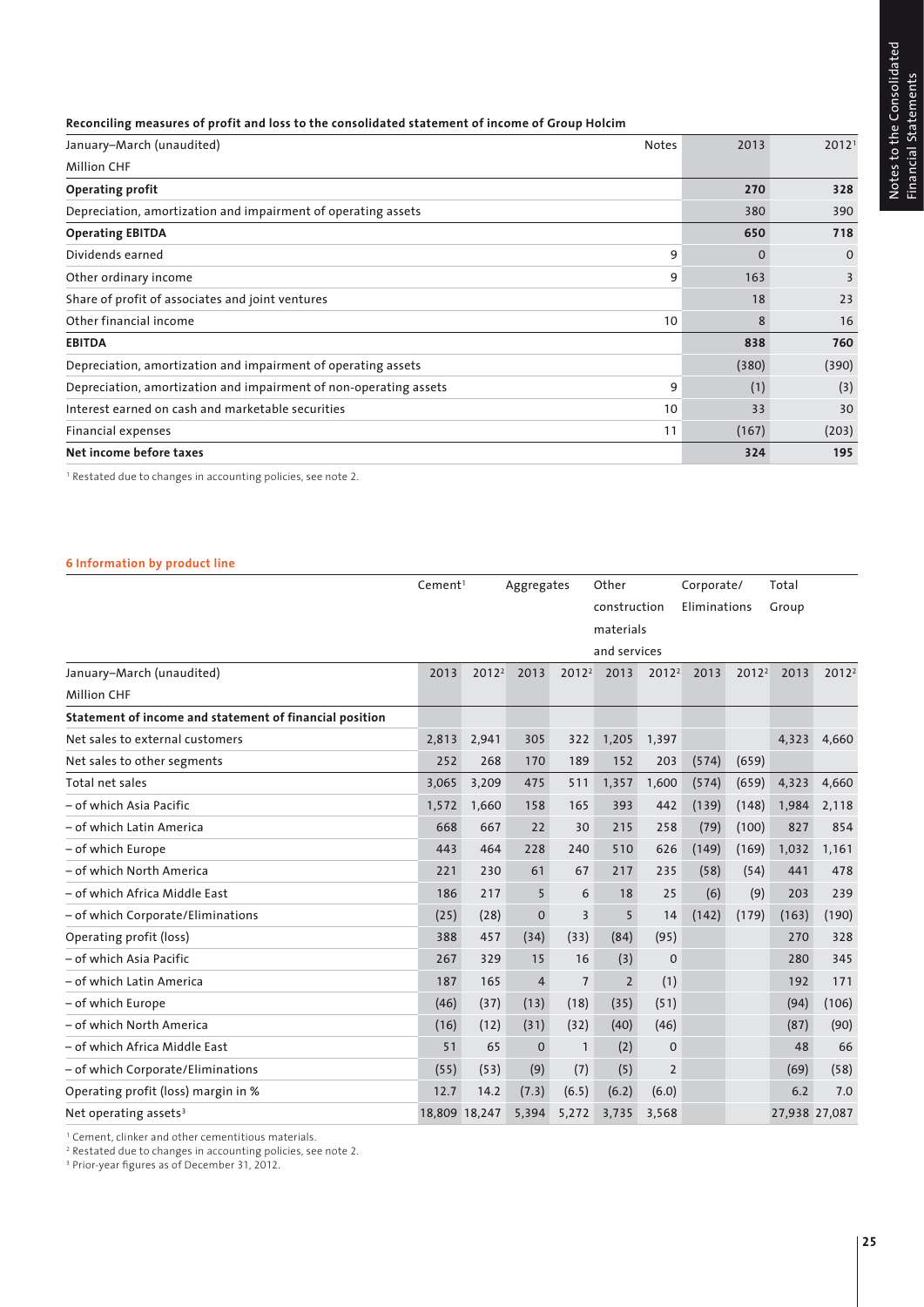# **7 Change in net sales**

| January-March                | 2013  | 2012 <sup>1</sup> |
|------------------------------|-------|-------------------|
| <b>Million CHF</b>           |       |                   |
| Volume and price             | (198) | 317               |
| Change in structure          | (50)  | 19                |
| Currency translation effects | (90)  | (241)             |
| Total                        | (338) | 95                |

1 Restated due to changes in accounting policies, see note 2.

# **8 Change in operating profit**

| January-March                | 2013 | 2012 <sup>1</sup> |
|------------------------------|------|-------------------|
| <b>Million CHF</b>           |      |                   |
| Volume, price and cost       | (40) | 40                |
| Change in structure          | (3)  | (10)              |
| Currency translation effects | (16) | (28)              |
| Total                        | (58) |                   |

1 Restated due to changes in accounting policies, see note 2.

# **9 Other income**

| January-March                                                     | 2013 | 2012 <sup>1</sup> |
|-------------------------------------------------------------------|------|-------------------|
| <b>Million CHF</b>                                                |      |                   |
| Dividends earned                                                  |      | $\Omega$          |
| Other ordinary income                                             | 163  |                   |
| Depreciation, amortization and impairment of non-operating assets |      | (3)               |
| Total                                                             | 162  | $\Omega$          |

1 Restated due to changes in accounting policies, see note 2.

The position "Other ordinary income" includes a net gain on the disposal of a 25 percent equity interest in Cement Australia of CHF 146 million. Additional information is disclosed in note 3.

### **10 Financial income**

| January-March                                     | 2013 | 2012 <sup>1</sup> |
|---------------------------------------------------|------|-------------------|
| <b>Million CHF</b>                                |      |                   |
| Interest earned on cash and marketable securities |      | 30                |
| Other financial income                            |      | 16                |
| Total                                             | 4    | 46                |

1 Restated due to changes in accounting policies, see note 2.

The position "Other financial income" relates primarily to interest income from loans and receivables.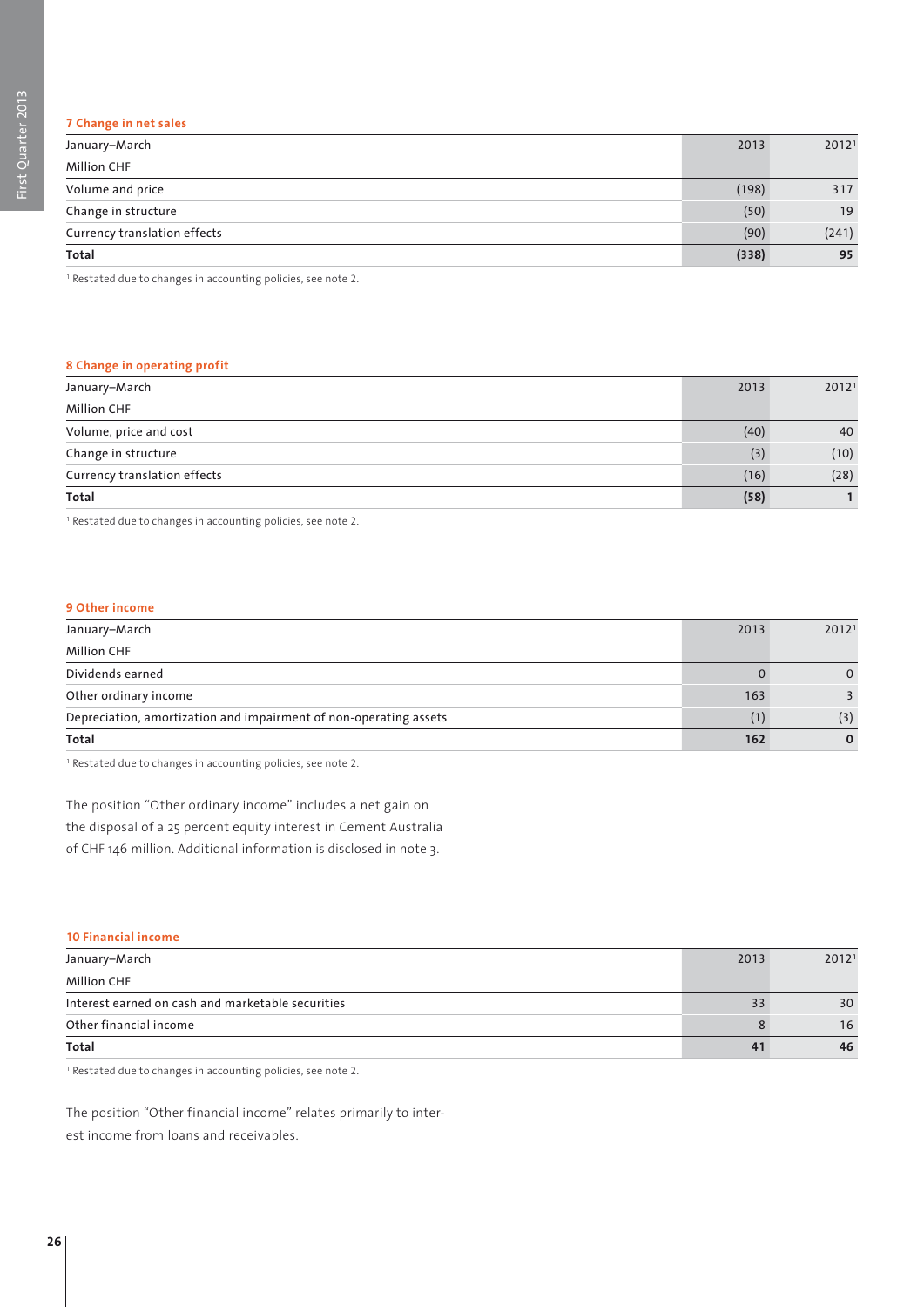### **11 Financial expenses**

| January-March                                | 2013     | 2012 <sup>1</sup> |
|----------------------------------------------|----------|-------------------|
| <b>Million CHF</b>                           |          |                   |
| Interest expenses                            | (151)    | (164)             |
| Fair value changes on financial instruments  |          | $\mathbf 0$       |
| Amortization on bonds and private placements | (4)      | (3)               |
| Unwinding of discount on provisions          | (4)      | (12)              |
| Other financial expenses                     | (12)     | (27)              |
| Foreign exchange loss net                    | $\Omega$ | (9)               |
| Financial expenses capitalized               | 4        | 11                |
| Total                                        | (167)    | (203)             |

<sup>1</sup> Restated due to changes in accounting policies, see note 2.

The positions "Interest expenses" and "Other financial expenses" relate primarily to financial liabilities measured at amortized cost.

The position "Financial expenses capitalized" comprises interest expenditures on large-scale projects during the reporting period.

# **12 Financial assets and liabilities recognized and measured**

### **at fair value**

The following table presents the Group's financial instruments that are recognized and measured at fair value on March 31, 2013.

No changes in the valuation techniques of the below items have occurred since the last annual financial statements.

| <b>Million CHF</b>                    | Fair value | Fair value | Total |
|---------------------------------------|------------|------------|-------|
|                                       | level 1    | level 2    |       |
| <b>Financial assets</b>               |            |            |       |
| Available-for-sale financial assets   |            |            |       |
| - Marketable securities               |            |            |       |
| - Financial investments third parties |            | 100        | 101   |
| – Others                              |            | 183        | 183   |
| Derivatives held for hedging          |            | 70         | 70    |
|                                       |            |            |       |
| <b>Financial liabilities</b>          |            |            |       |
| Derivatives held for hedging          |            | 77         | 77    |

#### **13 Contingencies and commitments**

The Group's commitments amounted to CHF 1,596 million (December 31, 2012: 1,461). The increase is mainly related to capital expenditures for a new cement plant in Indonesia. There have been no significant changes for contingencies.

The Competition Commission of India issued an Order dated June 20, 2012, imposing a penalty of CHF 405 million on two Indian Holcim Group companies concerning an alleged breach of competition law by certain cement manufacturers in India. The two Holcim Group companies contest the allegation and

have filed an appeal against the Order before the appropriate authority, which is pending a decision. Based on the advice of external legal counsel, Holcim believes that it has good grounds for appeal. Accordingly no provision has been recognized in the statement of financial position.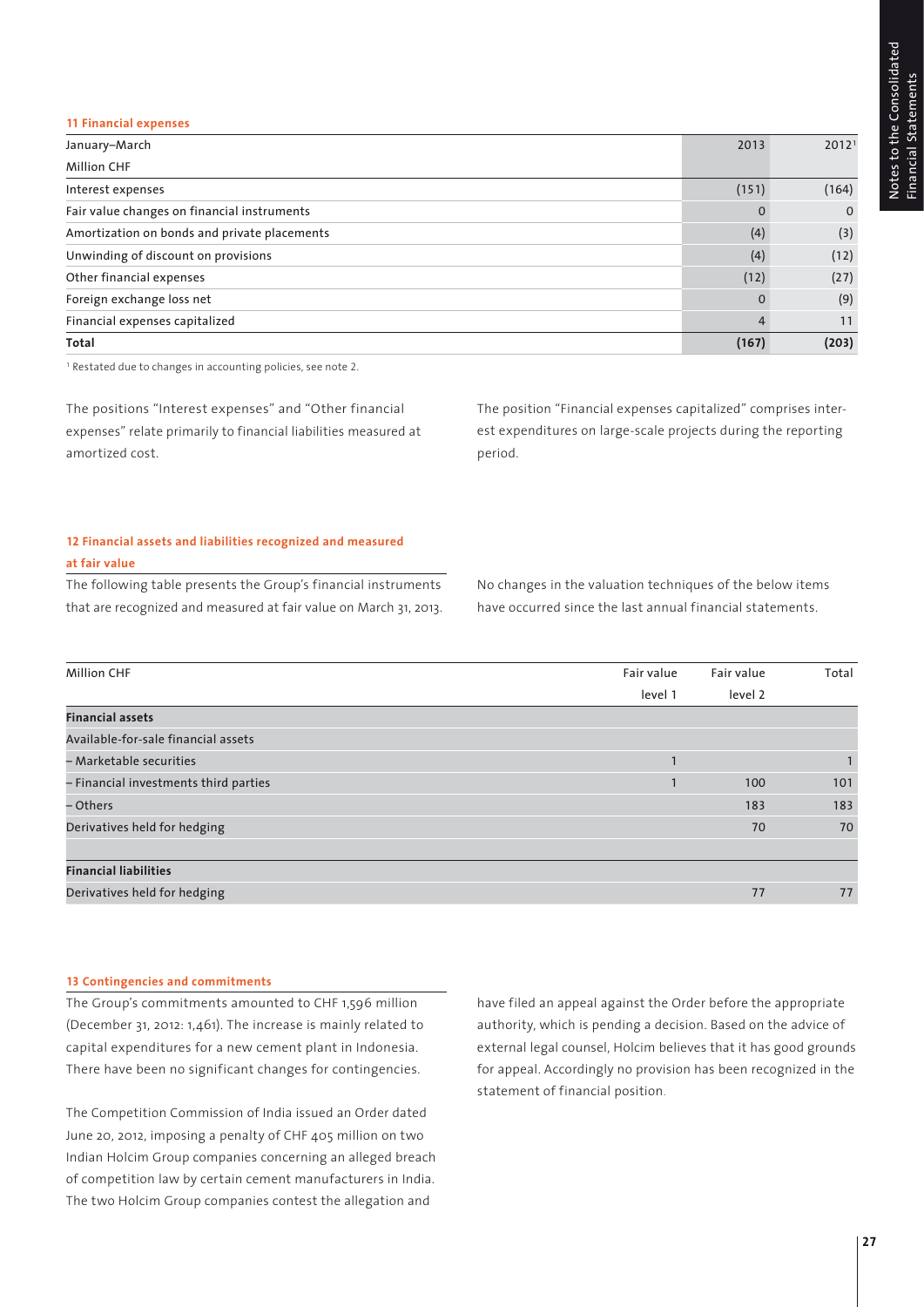# **14 Credit facility**

On March 28, 2013, Holcim entered into a syndicated loan facility agreement of CHF 350 million with a tenor of  $\Delta$  years and two one-year extension options with a group of Swiss banks. The facility will be used to refinance an existing facility.

# **15 Events after the reporting period**

There were no significant events after the reporting period.

# **16 Principal exchange rates**

|                         |                | Statement of income    |       | Statement of financial position |            |           |
|-------------------------|----------------|------------------------|-------|---------------------------------|------------|-----------|
|                         |                | Average exchange rates |       | Closing exchange rates          |            |           |
|                         |                | in CHF January-March   |       | in CHF                          |            |           |
|                         |                | 2013                   | 2012  | 31.3.2013                       | 31.12.2012 | 31.3.2012 |
| 1 Euro                  | 1 EUR          | 1.23                   | 1.21  | 1.22                            | 1.21       | 1.20      |
| 1 US Dollar             | 1 USD          | 0.93                   | 0.92  | 0.95                            | 0.92       | 0.90      |
| 1 British Pound         | 1 GBP          | 1.44                   | 1.44  | 1.44                            | 1.48       | 1.44      |
| 1 Australian Dollar     | 1 AUD          | 0.97                   | 0.97  | 0.99                            | 0.95       | 0.94      |
| 100 Brazilian Real      | <b>100 BRL</b> | 46.59                  | 52.64 | 47.33                           | 44.76      | 49.55     |
| 1 Canadian Dollar       | 1 CAD          | 0.92                   | 0.92  | 0.94                            | 0.92       | 0.90      |
| 1,000 Indonesian Rupiah | 1,000 IDR      | 0.10                   | 0.10  | 0.10                            | 0.09       | 0.10      |
| 100 Indian Rupee        | 100 INR        | 1.72                   | 1.87  | 1.75                            | 1.67       | 1.77      |
| 100 Moroccan Dirham     | <b>100 MAD</b> | 11.01                  | 10.89 | 11.00                           | 10.82      | 10.79     |
| 100 Mexican Peso        | 100 MXN        | 7.36                   | 7.17  | 7.71                            | 7.05       | 7.06      |

# **Holcim securities**

The Holcim shares (security code number 1221405) are listed on the SIX Swiss Exchange and traded on the Main Standard of SIX Swiss Exchange. Telekurs lists the registered share under HOLN. The corresponding code under Bloomberg is HOLN VX, while Thomson Reuters uses the abbreviation HOLN.VX. Every share carries one vote. The market capitalization of Holcim Ltd amounted to CHF 24.7 billion at March 31, 2013.

### **Cautionary statement regarding forward-looking statements**

This document may contain certain forward-looking statements relating to the Group's future business, development and economic performance.

Such statements may be subject to a number of risks, uncertainties and other important factors, such as but not limited to (1) competitive pressures; (2) legislative and regulatory developments; (3) global, macroeconomic and political trends; (4) fluctuations in currency exchange rates and general financial market conditions; (5) delay or inability in obtaining approvals from authorities; (6) technical developments; (7) litigation; (8) adverse publicity and news coverage, which could cause actual development and results to differ materially from the statements made in this document.

Holcim assumes no obligation to update or alter forward-looking statements whether as a result of new information, future events or otherwise.

### **Financial reporting calendar**

| Half-year results for 2013                              | August 15, 2013   |
|---------------------------------------------------------|-------------------|
| Press and analyst conference for the third quarter 2013 | November 5, 2013  |
| Press and analyst conference on annual results for 2013 | February 27, 2014 |
| General meeting of shareholders                         | April 29, 2014    |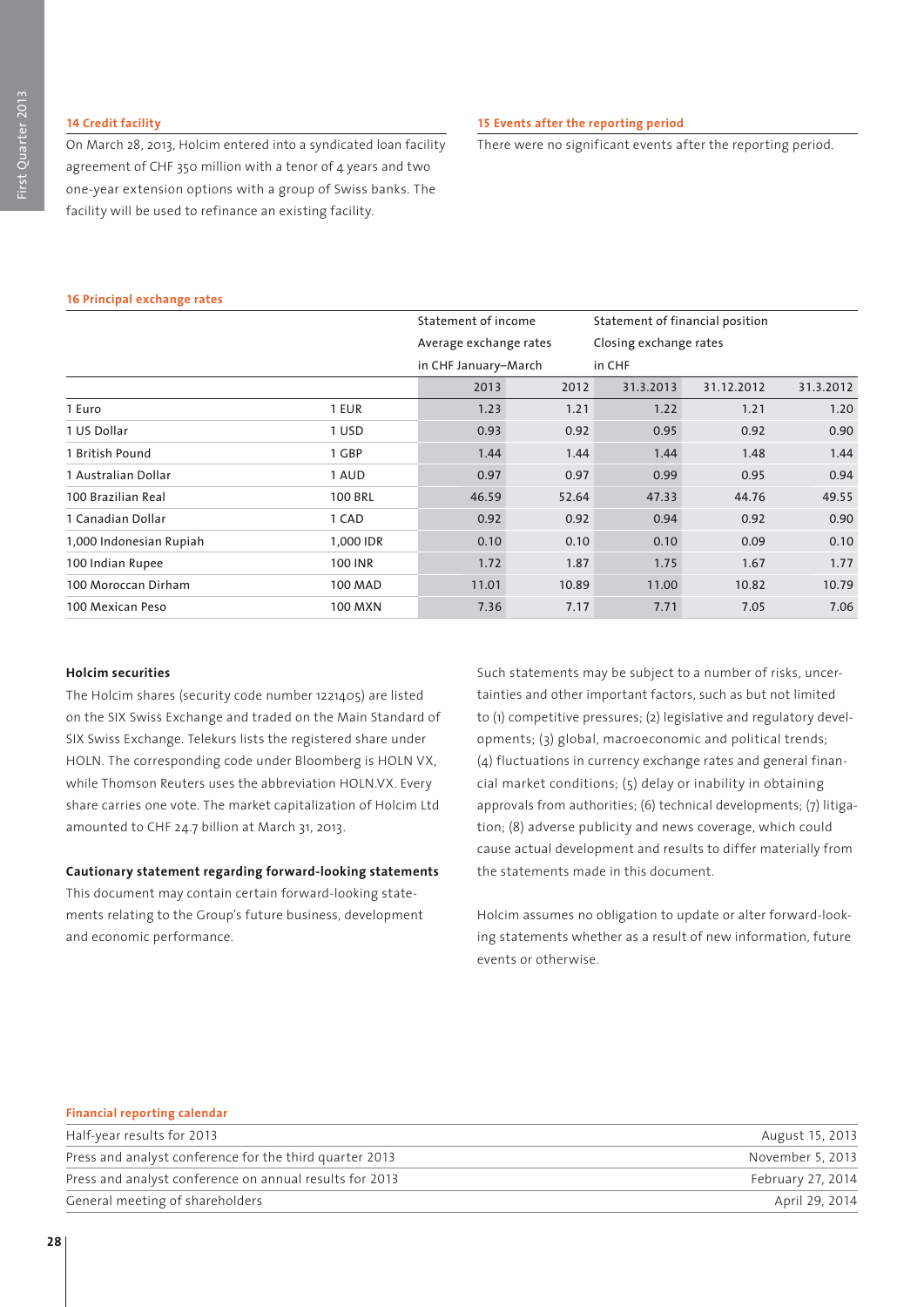Holcim Ltd Zürcherstrasse 156 CH-8645 Jona/Switzerland Phone +41 58 858 86 00 Fax +41 58 858 86 09 info@holcim.com www.holcim.com

Corporate Communications Markus Jaggi Phone +41 58 858 87 10 Fax +41 58 858 87 19 communications@holcim.com

Investor Relations Bernhard A. Fuchs Phone +41 58 858 87 87 Fax +41 58 858 80 09 investor.relations@holcim.com

© 2013 Holcim Ltd Printed in Switzerland on FSC paper